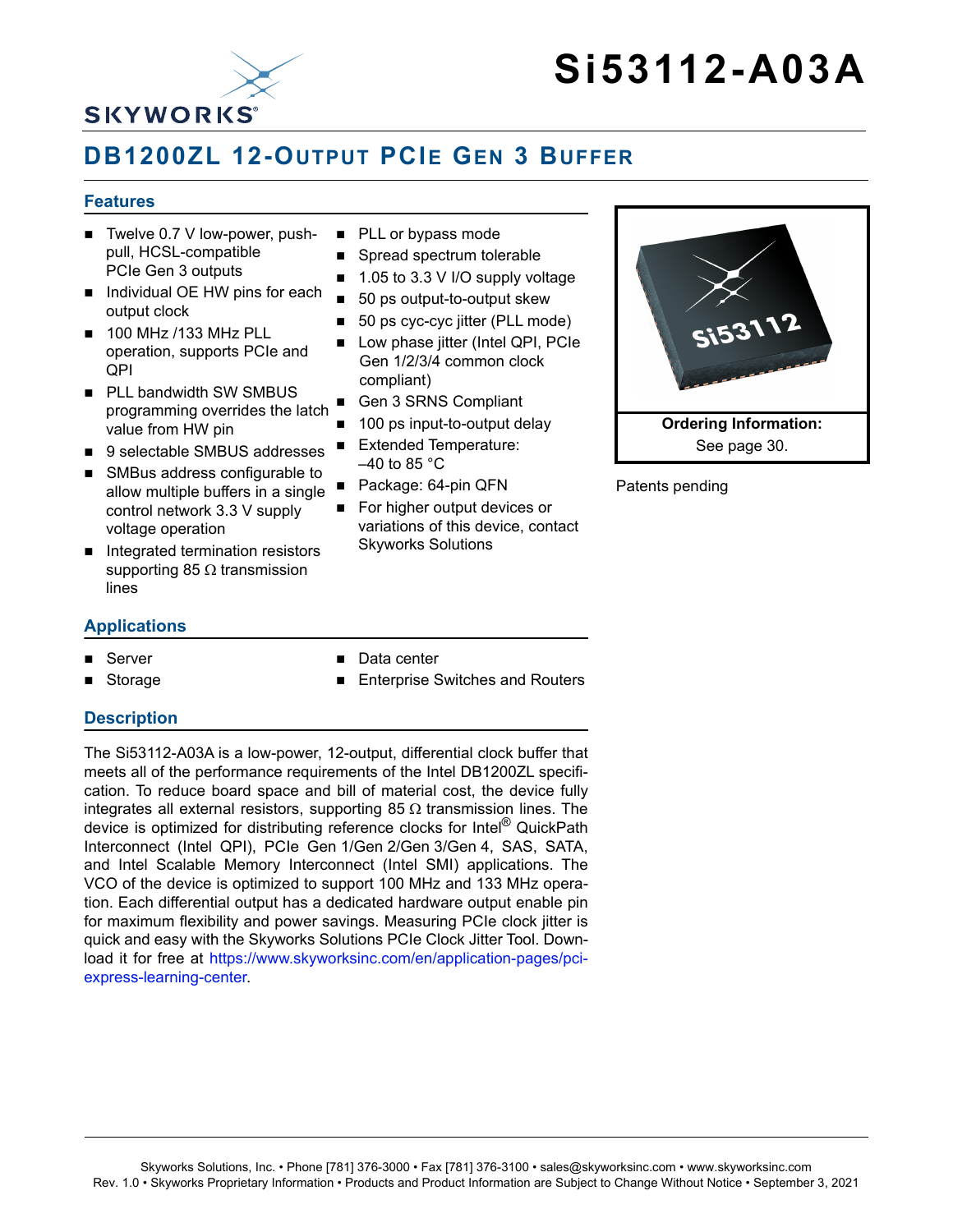#### **Functional Block Diagram**



<sup>2</sup> Skyworks Solutions, Inc. • Phone [781] 376-3000 • Fax [781] 376-3100 • sales@skyworksinc.com • www.skyworksinc.com Rev. 1.0 • Skyworks Proprietary Information • Products and Product Information are Subject to Change Without Notice • September 3, 2021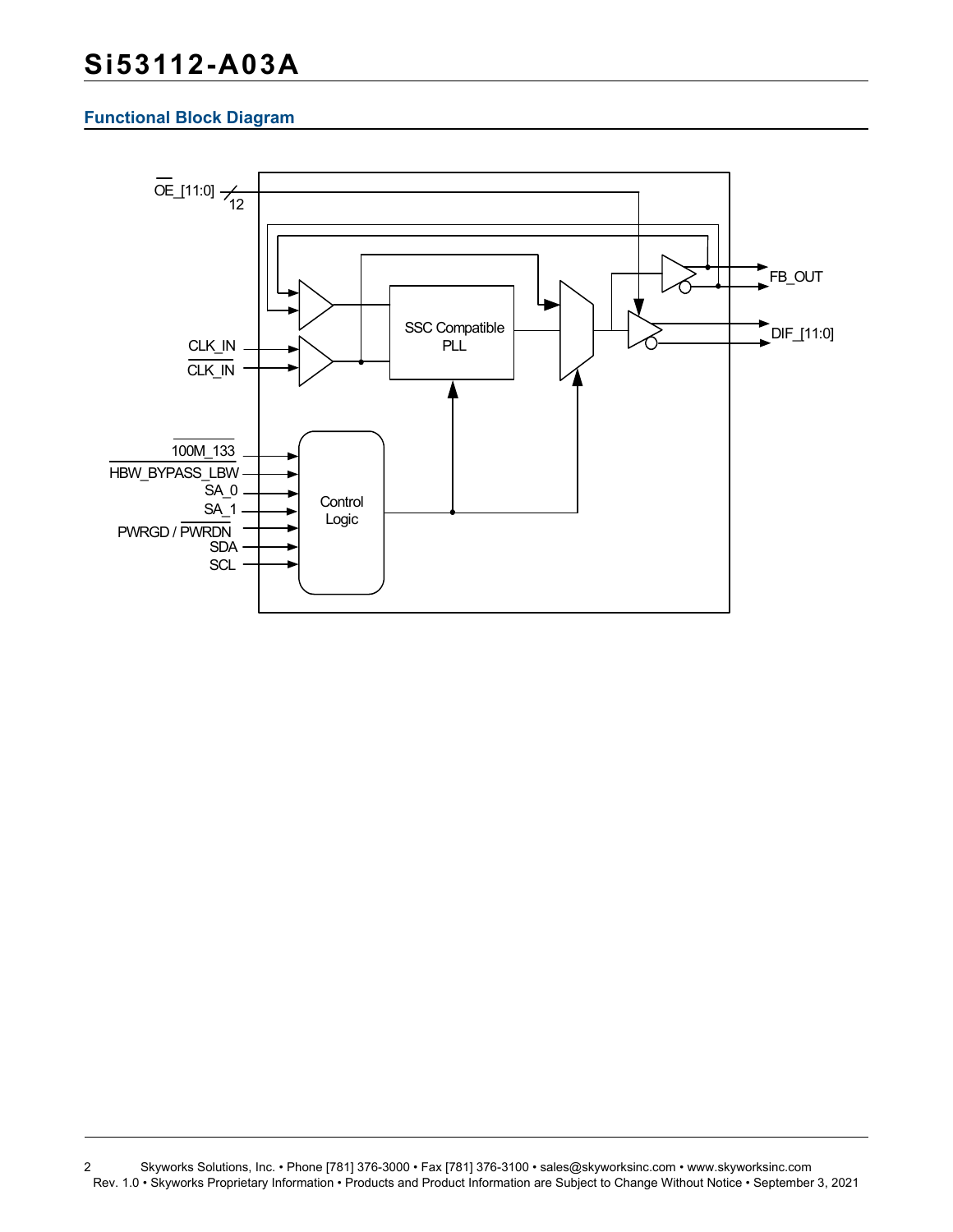# **TABLE OF CONTENTS**

## **Section Page**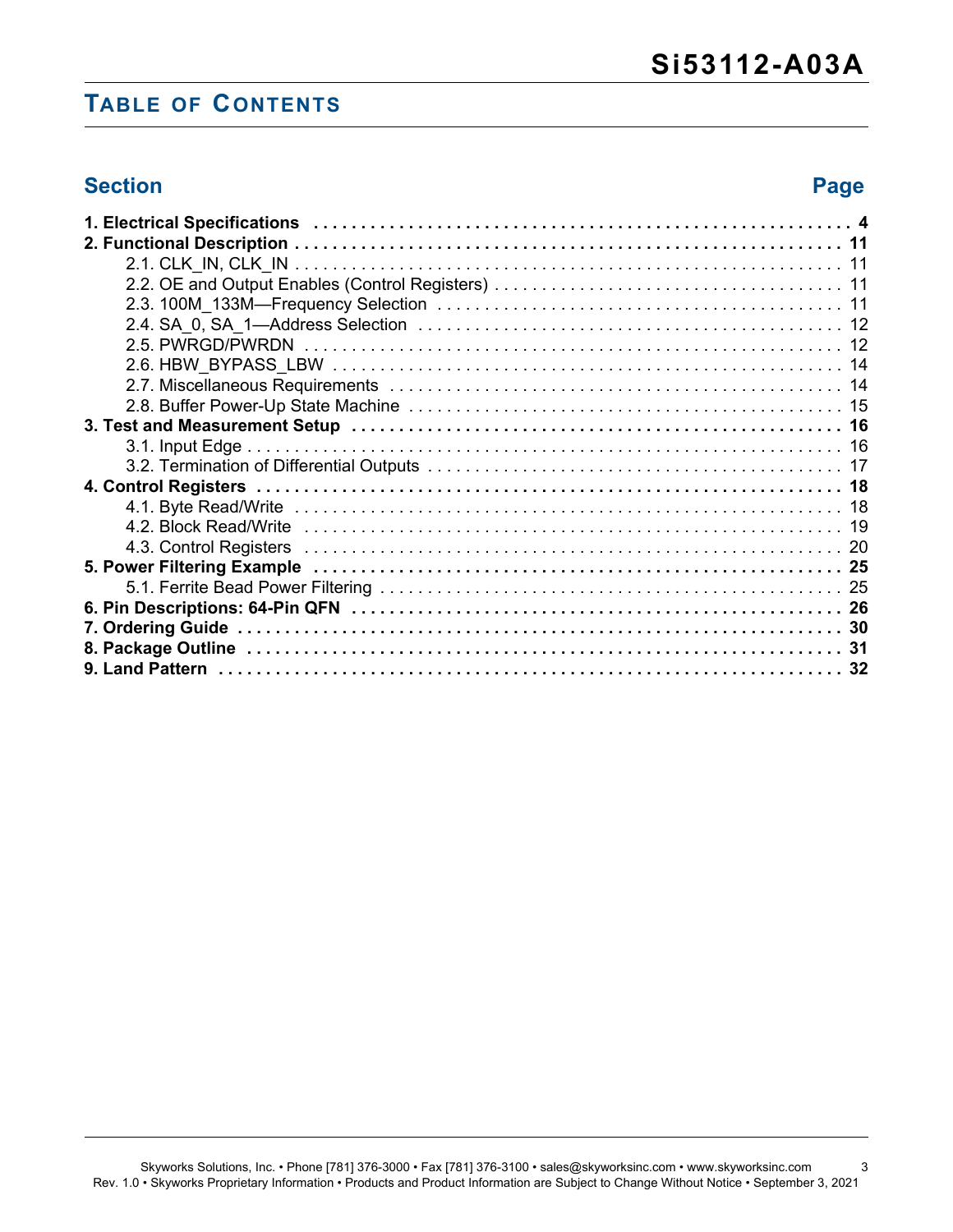# **1. Electrical Specifications**

#### **Table 1. DC Operating Characteristics**

 $V_{DD \text{ A}} = 3.3 \text{ V±}5\%, V_{DD} = 3.3 \text{ V±}5\%$ 

| <b>Parameter</b>                       | Symbol             | <b>Test Condition</b> | Min          | Max            | <b>Unit</b> |
|----------------------------------------|--------------------|-----------------------|--------------|----------------|-------------|
| 3.3 V Core Supply Voltage              | VDD/VDD_A          | $3.3 V \pm 5\%$       | 3.135        | 3.465          | $\vee$      |
| 3.3 V I/O Supply Voltage <sup>1</sup>  | VDD_IO             | 1.05 V to 3.3 V ±5%   | 0.9975       | 3.465          | V           |
| 3.3 V Input High Voltage               | $V_{\text{IH}}$    | <b>VDD</b>            | 2.0          | $VDD+0.3$      | V           |
| 3.3 V Input Low Voltage                | $V_{IL}$           |                       | $VSS-0.3$    | 0.8            | $\vee$      |
| Input Leakage Current <sup>2</sup>     | $I_{\rm IL}$       | $0 <$ VIN $<$ VDD     | $-5$         | $+5$           | μA          |
| 3.3 V Input High Voltage <sup>3</sup>  | $V_{\text{IH}}$ FS | <b>VDD</b>            | 0.7          | $VDD+0.3$      | V           |
| 3.3 V Input Low Voltage <sup>3</sup>   | $V_{IL,FS}$        |                       | $VSS-0.3$    | 0.35           | $\vee$      |
| 3.3 V Input Low Voltage                | $V_{IL\_Tri}$      |                       | $\mathbf{0}$ | 0.8            | V           |
| 3.3 V Input Med Voltage                | $V_{IM\_Tri}$      |                       | 1.2          | 1.8            | V           |
| 3.3 V Input High Voltage               | $V_{IH\_Tri}$      |                       | 2.2          | <b>VDD</b>     | V           |
| 3.3 V Output High Voltage <sup>4</sup> | $V_{OH}$           | $I_{OH} = -1$ mA      | 2.4          |                | V           |
| 3.3 V Output Low Voltage <sup>4</sup>  | $V_{OL}$           | $I_{OL}$ = 1 mA       |              | 0.4            | $\vee$      |
| Input Capacitance <sup>5</sup>         | $C_{IN}$           |                       | 2.5          | 4.5            | pF          |
| Output Capacitance <sup>5</sup>        | $C_{\text{OUT}}$   |                       | 2.5          | 4.5            | pF          |
| Pin Inductance                         | L <sub>PIN</sub>   |                       |              | $\overline{7}$ | nH          |
| <b>Ambient Temperature</b>             | $T_A$              | No Airflow            | $-40$        | 85             | $^{\circ}C$ |

<span id="page-3-0"></span>**Notes:**

**1.** VDD IO applies to the low-power NMOS push-pull HCSL compatible outputs.

<span id="page-3-1"></span>**2.** Input Leakage Current does not include inputs with pull-up or pull-down resistors. Inputs with resistors should state current requirements.

<span id="page-3-2"></span>**3.** Internal voltage reference is to be used to guarantee V<sub>IH</sub>\_FS and V<sub>IL</sub>\_FS thresholds levels over full operating range.

<span id="page-3-4"></span>**4.** Signal edge is required to be monotonic when transitioning through this region.

<span id="page-3-3"></span>**5.** Ccomp capacitance based on pad metallization and silicon device capacitance. Not including pin capacitance.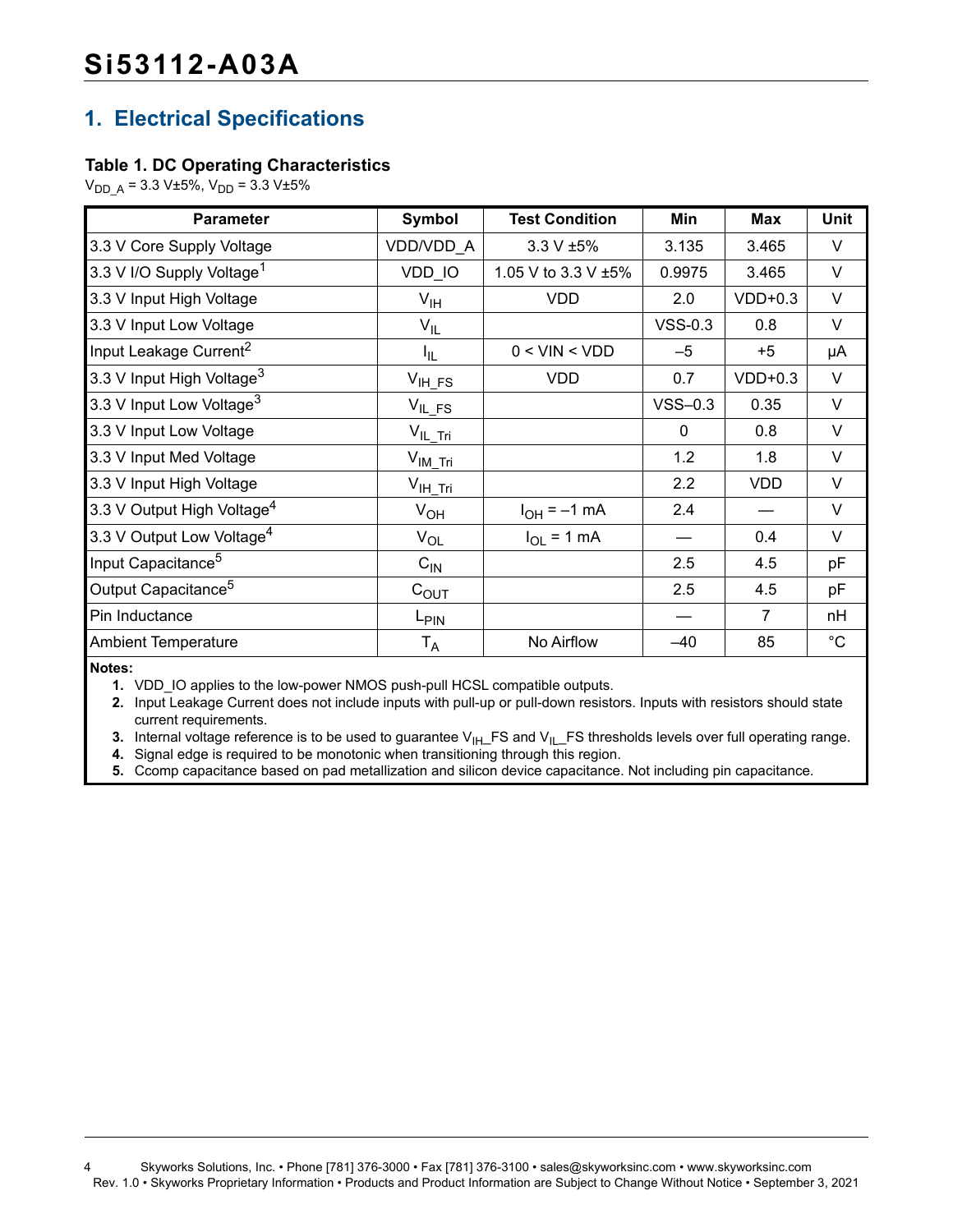#### **Table 2. Current Consumption**

 $T_A$  = -40 to 85 °C; supply voltage V<sub>DD</sub> = 3.3 V ±5%

| <b>Parameter</b>                          | Symbol                                         | <b>Test Condition</b>                                        | Min | Typ | Max | Unit |
|-------------------------------------------|------------------------------------------------|--------------------------------------------------------------|-----|-----|-----|------|
| <b>Operating Current</b>                  | IDD <sub>VDD</sub>                             | 133 MHz, VDD Rail, Zo=85 $\Omega$                            |     | 18  | 25  | mA   |
|                                           | IDD <sub>VDDA</sub>                            | 133 MHz, VDDA + VDDR, PLL Mode,<br>Zo=85 $\Omega$            |     | 17  | 20  | mA   |
|                                           | IDD <sub>VDDIO</sub>                           | 133 MHz, $CL = Full Load$ , $VDD IO$<br>Rail. Zo=85 $\Omega$ |     | 85  | 110 | mA   |
| Power Down Current   IDD <sub>VDDPD</sub> | Power Down, VDD Rail                           |                                                              |     | 0.4 | 1   | mA   |
|                                           | Power Down, VDDA Rail<br>IDD <sub>VDDAPD</sub> |                                                              |     | 2   | 5   | mA   |
|                                           | IDD <sub>VDDIOPD</sub>                         | Power Down, VDD IO Rail                                      |     | 0.2 | 0.5 | mA   |

#### **Table 3. Output Skew, PLL Bandwidth and Peaking**

 $T_A$  = –40 to 85 °C; supply voltage  $V_{DD}$  = 3.3 V ±5%

| <b>Parameter</b>          | <b>Test Condition</b>                                                                               | Min    | <b>TYP</b>     | Max | Unit       |
|---------------------------|-----------------------------------------------------------------------------------------------------|--------|----------------|-----|------------|
| CLK IN, DIF[x:0]          | Input-to-Output Delay in PLL Mode<br>Nominal Value <sup>1,2,3,4</sup>                               | $-100$ | 27             | 100 | ps         |
| CLK IN, DIF[x:0]          | Input-to-Output Delay in Bypass Mode<br>\Nominal Value <sup>2,4,5</sup>                             | 2.5    | 3.3            | 4.5 | ns         |
| CLK_IN, DIF[x:0]          | Input-to-Output Delay Variation in PLL mode<br>Over voltage and temperature <sup>2,4,5</sup>        | $-100$ | 39             | 100 | ps         |
| CLK IN, DIF[x:0]          | Input-to-Output Delay Variation in Bypass Mode<br>Over voltage and temperature <sup>2,4,5</sup>     | $-250$ | 3.7            | 250 | ps         |
| DIF[11:0]                 | Output-to-Output Skew across all 12 Outputs<br>(Common to Bypass and PLL Mode) <sup>1,2,3,4,5</sup> | 0      | 20             | 50  | ps         |
| <b>PLL Jitter Peaking</b> | $(HBW$ BYPASS LBW = $0)^6$                                                                          |        | 0.4            | 2.0 | dB         |
| <b>PLL Jitter Peaking</b> | $(HBW$ BYPASS LBW = 1) <sup>6</sup>                                                                 |        | 0.1            | 2.5 | dB         |
| <b>PLL Bandwidth</b>      | $(HBW$ BYPASS LBW = 0) <sup>7</sup>                                                                 |        | 0.7            | 1.4 | <b>MHz</b> |
| <b>PLL Bandwidth</b>      | (HBW BYPASS LBW = $1$ ) <sup>7</sup>                                                                |        | $\overline{2}$ | 4   | <b>MHz</b> |

#### <span id="page-4-0"></span>**Notes:**

- **1.** Measured into fixed 2 pF load cap. Input-to-output skew is measured at the first output edge following the corresponding input.
- <span id="page-4-1"></span>**2.** Measured from differential cross-point to differential cross-point.
- <span id="page-4-2"></span>**3.** This parameter is deterministic for a given device.
- <span id="page-4-3"></span>**4.** Measured with scope averaging on to find mean value.
- <span id="page-4-4"></span>**5.** All Bypass Mode Input-to-Output specs refer to the timing between an input edge and the specific output edge created by it.
- <span id="page-4-5"></span>**6.** Measured as maximum pass band gain. At frequencies within the loop BW, highest point of magnification is called PLL jitter peaking.
- <span id="page-4-6"></span>**7.** Measured at 3 db down or half power point.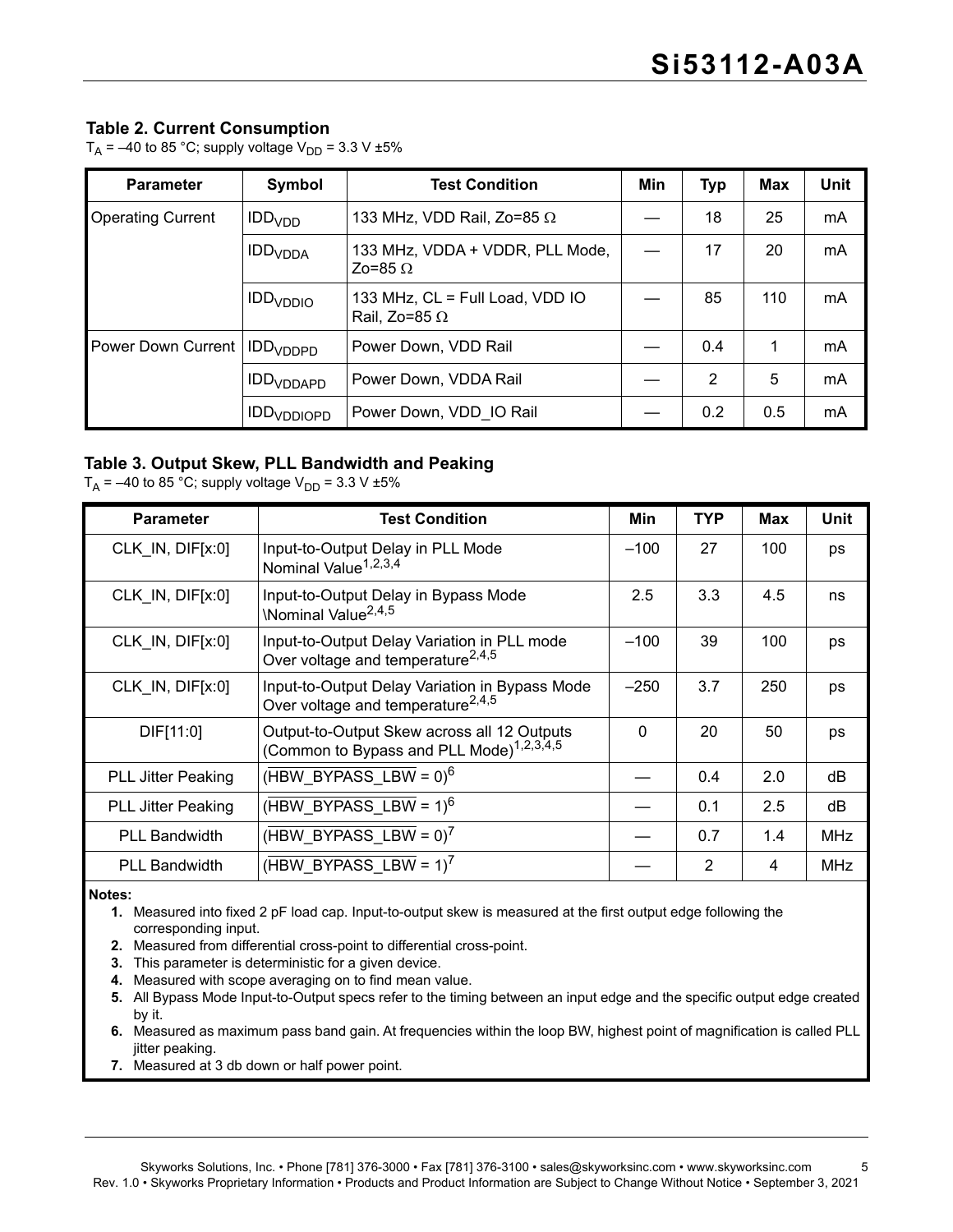#### **Table 4. Phase Jitter**

| <b>Parameter</b>                | <b>Test Condition</b>                                                                                        | Min | <b>Typ</b> | <b>Max</b> | <b>Unit</b> |
|---------------------------------|--------------------------------------------------------------------------------------------------------------|-----|------------|------------|-------------|
| Phase Jitter<br><b>PLL Mode</b> | PCIe Gen 1, Common Clock <sup>1,2,3</sup>                                                                    |     | 29         | 86         | ps          |
|                                 | PCIe Gen 2 Low Band, Common Clock<br>$F < 1.5$ MHz <sup>1,3,4,5</sup>                                        |     | 2.0        | 3.0        | ps<br>(RMS) |
|                                 | PCIe Gen 2 High Band, Common Clock<br>1.5 MHz < F < Nyquist <sup>1,3,4,5</sup>                               |     | 1.9        | 3.1        | ps<br>(RMS) |
|                                 | PCIe Gen 3, Common Clock<br>(PLL BW 2-4 MHz, CDR = 10 MHz) <sup>1,3,4,5</sup>                                |     | 0.45       | 1.0        | ps<br>(RMS) |
|                                 | PCIe Gen 3 Separate Reference No Spread, SRNS<br>(PLL BW of 2–4 or 2–5 MHz, CDR = 10 MHz) <sup>1,3,4,5</sup> |     | 0.32       | 0.71       | ps<br>(RMS) |
|                                 | PCIe Gen 4, Common Clock<br>(PLL BW of 2-4 or 2-5 MHz, CDR = 10 MHz) <sup>1,4,5,8</sup>                      |     | 0.45       | 1.0        | ps<br>(RMS) |
|                                 | Intel $^{\circledR}$ QPI & Intel SMI<br>(4.8 Gbps or 6.4 Gb/s, 100 or 133 MHz, 12 UI) <sup>1,6,7</sup>       |     | 0.21       | 0.5        | ps<br>(RMS) |
|                                 | Intel QPI & Intel SMI<br>(8 Gb/s, 100 MHz, 12 UI) <sup>1,6</sup>                                             |     | 0.13       | 0.3        | ps<br>(RMS) |
|                                 | Intel QPI & Intel SMI<br>$(9.6 \text{ Gb/s}, 100 \text{ MHz}, 12 \text{ UI})^{1,6}$                          |     | 0.11       | 0.2        | ps<br>(RMS) |

#### <span id="page-5-0"></span>**Notes:**

- **1.** Post processed evaluation through Intel supplied Matlab\* scripts. Defined for a BER of 1E-12. Measured values at a smaller sample size have to be extrapolated to this BER target.
- <span id="page-5-1"></span>**2.**  $\zeta$  = 0.54 implies a jitter peaking of 3 dB.
- <span id="page-5-2"></span>**3.** PCIe\* Gen3 filter characteristics are subject to final ratification by PCISIG. Check the PCI-SIG for the latest specification.
- <span id="page-5-3"></span>**4.** Measured on 100 MHz PCIe output using the template file in the Intel-supplied Clock Jitter Tool V1.6.3.
- <span id="page-5-4"></span>**5.** Measured on 100 MHz output using the template file in the Intel-supplied Clock Jitter Tool V1.6.3.
- <span id="page-5-5"></span>**6.** Measured on 100 MHz, 133 MHz output using the template file in the Intel-supplied Clock Jitter Tool V1.6.3.
- <span id="page-5-6"></span>**7.** These jitter numbers are defined for a BER of 1E-12. Measured numbers at a smaller sample size have to be extrapolated to this BER target.
- <span id="page-5-7"></span>**8.** Gen 4 specifications based on the PCI-Express Base Specification 4.0 rev. 0.5.
- **9.** Download the Skyworks Solutions PCIe Clock Jitter Tool at [https://www.skyworksinc.com/en/application-pages/pci](https://www.skyworksinc.com/en/application-pages/pci-express-learning-center)[express-learning-center](https://www.skyworksinc.com/en/application-pages/pci-express-learning-center).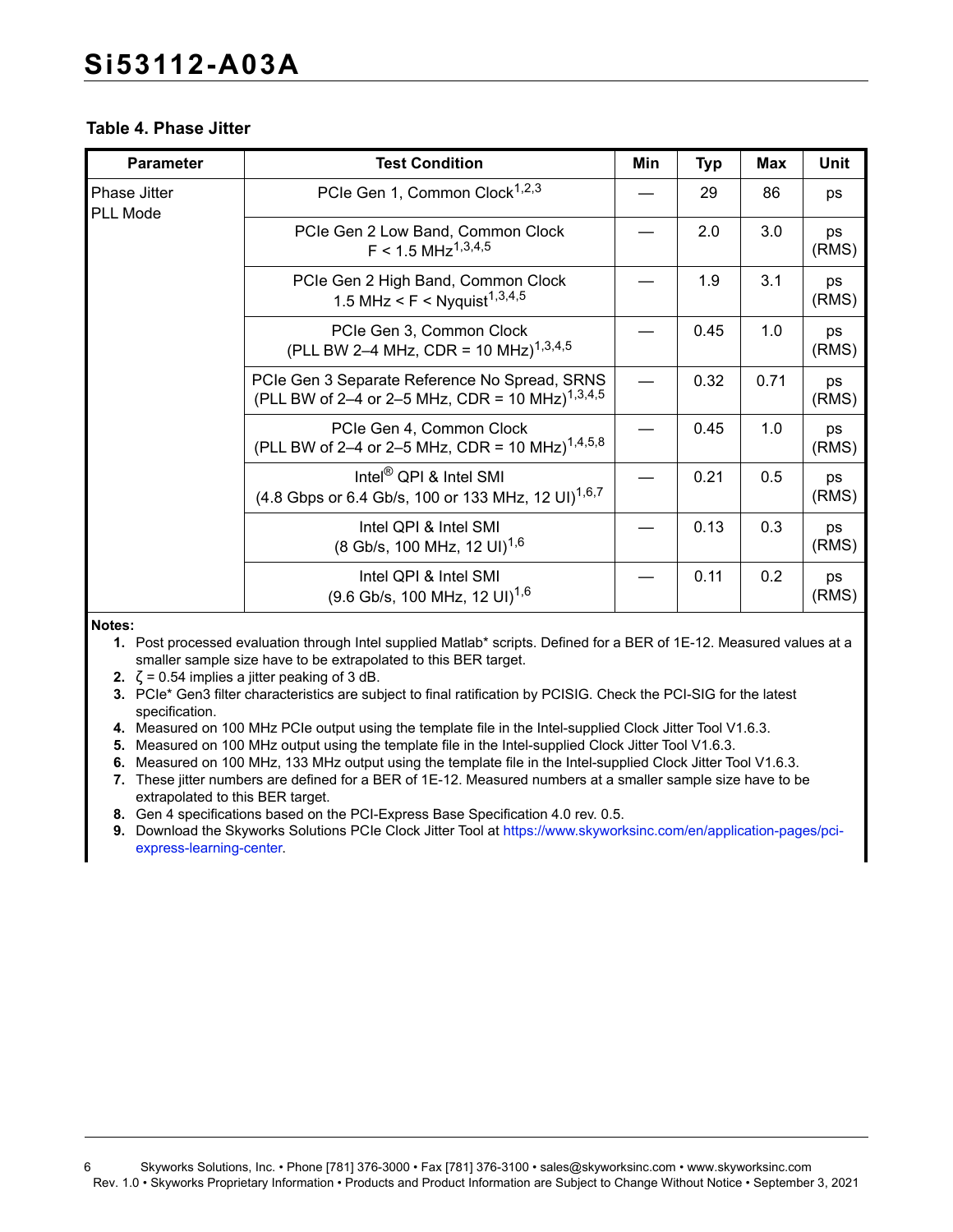#### **Table 4. Phase Jitter (Continued)**

| PCIe Gen 1 <sup>1,2,3</sup>                                                                          | 10   | ps          |
|------------------------------------------------------------------------------------------------------|------|-------------|
| PCIe Gen2 Low Band<br>$F < 1.5$ MHz <sup>1,3,4,5</sup>                                               | 1.2  | ps<br>(RMS) |
| PCIe Gen2 High Band<br>1.5 MHz < F < Nyquist <sup>1,3,4,5</sup>                                      | 1.3  | ps<br>(RMS) |
| PCIe Gen3<br>(PLL BW 2-4 MHz, CDR = 10 MHz) <sup>1,3,4,5</sup>                                       | 0.25 | ps<br>(RMS) |
| PCIe Gen 4, Common Clock<br>(PLL BW of 2-4 or 2-5 MHz, CDR = 10 MHz) <sup>1,4,5,8</sup>              | 0.25 | ps<br>(RMS) |
| Intel QPI & Intel <sup>®</sup> SMI<br>(4.8 Gbps or 6.4 Gb/s, 100 or 133 MHz, 12 UI) <sup>1,6,7</sup> | 0.12 | ps<br>(RMS) |
| Intel QPI & Intel® SMI<br>$(8 \text{Gb/s}, 100 \text{ MHz}, 12 \text{ UI})^{1,6}$                    | 0.1  | ps<br>(RMS) |
| Intel QPI & Intel® SMI<br>$(9.6 \text{Gb/s}, 100 \text{ MHz}, 12 \text{ UI})^{1,6}$                  | 0.09 | ps<br>(RMS) |
|                                                                                                      |      |             |

**Notes:**

**1.** Post processed evaluation through Intel supplied Matlab\* scripts. Defined for a BER of 1E-12. Measured values at a smaller sample size have to be extrapolated to this BER target.

**2.**  $\zeta$  = 0.54 implies a jitter peaking of 3 dB.

**3.** PCIe\* Gen3 filter characteristics are subject to final ratification by PCISIG. Check the PCI-SIG for the latest specification.

**4.** Measured on 100 MHz PCIe output using the template file in the Intel-supplied Clock Jitter Tool V1.6.3.

**5.** Measured on 100 MHz output using the template file in the Intel-supplied Clock Jitter Tool V1.6.3.

**6.** Measured on 100 MHz, 133 MHz output using the template file in the Intel-supplied Clock Jitter Tool V1.6.3.

**7.** These jitter numbers are defined for a BER of 1E-12. Measured numbers at a smaller sample size have to be extrapolated to this BER target.

**8.** Gen 4 specifications based on the PCI-Express Base Specification 4.0 rev. 0.5.

**9.** Download the Skyworks Solutions PCIe Clock Jitter Tool at https://www.skyworksinc.com/en/application-pages/pciexpress-learning-center.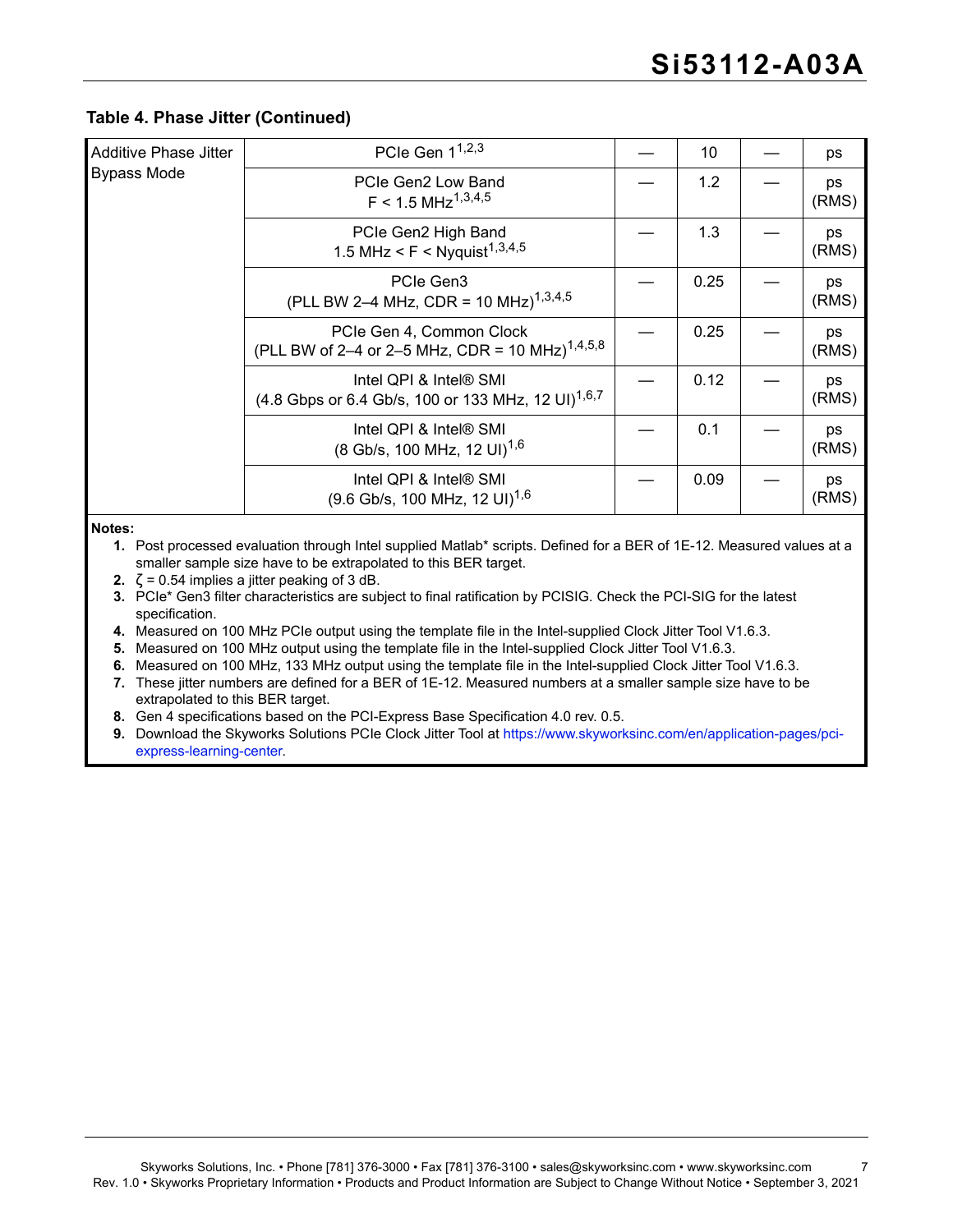| <b>Parameter</b>                                           | <b>Symbol</b>                                    |            | <b>CLK 100 MHz, 133 MHz</b> |                  | Unit   |
|------------------------------------------------------------|--------------------------------------------------|------------|-----------------------------|------------------|--------|
|                                                            |                                                  | <b>Min</b> | <b>Typ</b>                  | <b>Max</b>       |        |
| Clock Stabilization Time <sup>2</sup>                      | T <sub>STAB</sub>                                |            | 1.5                         | 1.8              | ms     |
| Long Term Accuracy <sup>2,3,4</sup>                        | L <sub>ACC</sub>                                 |            |                             | 100              | ppm    |
| Absolute Host CLK Period (100 MHz) <sup>2,3,5</sup>        | $T_{\text{ABS}}$                                 | 9.94900    |                             | 10.05100         | ns     |
| Absolute Host CLK Period (133 MHz) <sup>2,3,5</sup>        | $T_{\sf ABS}$                                    | 7.44925    |                             | 7.55075          | ns     |
| Edge Rate <sup>2,3,6</sup>                                 | Edge_rate                                        | 1.0        |                             | 4.0              | V/ns   |
| Rise Time Variation <sup>2,7,8</sup>                       | $\Delta$ Trise                                   |            |                             | 125              | ps     |
| Fall Time Variation <sup>2,7,8</sup>                       | $\Delta$ Tfall                                   |            |                             | 125              | ps     |
| Rise/Fall Matching <sup>2,7,9,10</sup>                     | T <sub>RISE_MAT</sub> /<br>T <sub>FALL_MAT</sub> |            |                             | 20               | $\%$   |
| Voltage High (typ 0.7 V) $^{2,7,11}$                       | V <sub>HIGH</sub>                                | 660        |                             | 850              | mV     |
| Voltage Low (typ 0.7 V) $^{2,7,12}$                        | V <sub>LOW</sub>                                 | $-150$     |                             | 150              | mV     |
| Maximum Voltage <sup>2,7,13,14,15</sup>                    | $V_{MAX}$                                        |            |                             | 1150             | mV     |
| Absolute Crossing Point Voltages <sup>2,7,15,16</sup>      | VoxABS                                           | 250        |                             | 550              | mV     |
| <b>Relative Crossing Point Voltages</b>                    | Vox <sub>REL</sub>                               |            |                             |                  |        |
| Total Variation of Vcross Over All Edges <sup>2,7,17</sup> | Total ∆ Vox                                      |            |                             | 140              | mV     |
| Duty Cycle <sup>2,3</sup>                                  | DC                                               | 45         |                             | 55               | $\%$   |
| Maximum Voltage (Overshoot) <sup>2,7,18</sup>              | $V_{\mathsf{ovs}}$                               |            |                             | $V_{High} + 0.3$ | $\vee$ |
| Maximum Voltage (Undershoot) <sup>2,7,19</sup>             | $V_{uds}$                                        |            |                             | $V_{Low} - 0.3$  | $\vee$ |

# **Table 5. DIF 0.7 V AC Timing Characteristics (Non-Spread Spectrum Mode[\)1](#page-8-6)**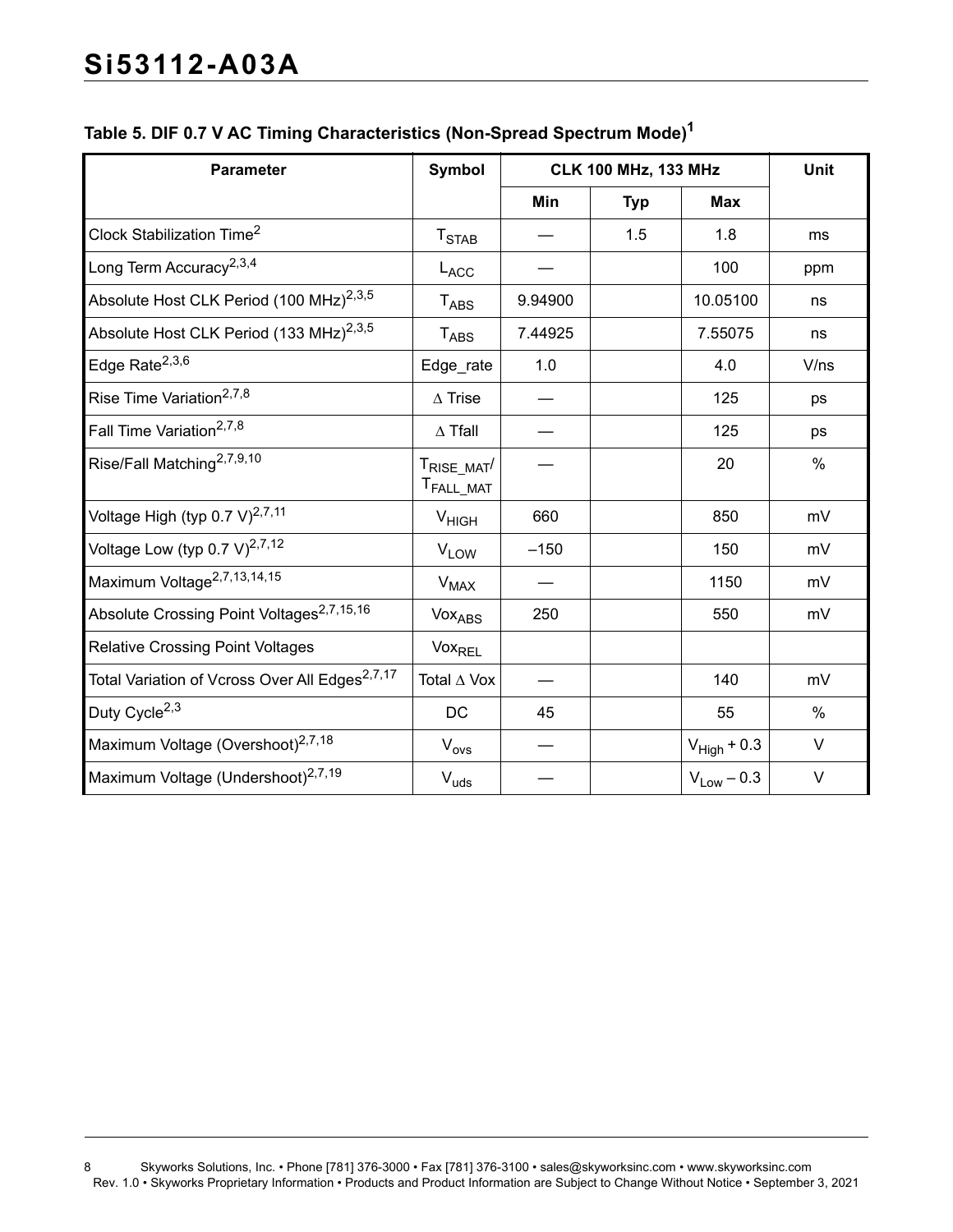# **Table 5. DIF 0.7 V AC Timing Characteristics (Non-Spread Spectrum Mode)1 (Continued)**

<span id="page-8-18"></span><span id="page-8-17"></span><span id="page-8-16"></span><span id="page-8-15"></span><span id="page-8-14"></span><span id="page-8-13"></span><span id="page-8-12"></span><span id="page-8-11"></span><span id="page-8-10"></span><span id="page-8-9"></span><span id="page-8-8"></span><span id="page-8-7"></span><span id="page-8-6"></span><span id="page-8-5"></span><span id="page-8-4"></span><span id="page-8-3"></span><span id="page-8-2"></span><span id="page-8-1"></span><span id="page-8-0"></span>

| <b>Parameter</b>                                                                                                                                                                                                                                                                                                                                                                                                                                                                                                                                                                                                                                                                                                                                                                                                                                                                                                                                                                                                                                                                                                                                                                                                                                                                                                                                                                                                                                                                                                                                                                                                                                                                                                                                                                                                                                                                                                                                                                                                                                                                                                                                                                                                                                                                                                                                                                            | <b>Symbol</b> |     | <b>CLK 100 MHz, 133 MHz</b> |     | Unit |
|---------------------------------------------------------------------------------------------------------------------------------------------------------------------------------------------------------------------------------------------------------------------------------------------------------------------------------------------------------------------------------------------------------------------------------------------------------------------------------------------------------------------------------------------------------------------------------------------------------------------------------------------------------------------------------------------------------------------------------------------------------------------------------------------------------------------------------------------------------------------------------------------------------------------------------------------------------------------------------------------------------------------------------------------------------------------------------------------------------------------------------------------------------------------------------------------------------------------------------------------------------------------------------------------------------------------------------------------------------------------------------------------------------------------------------------------------------------------------------------------------------------------------------------------------------------------------------------------------------------------------------------------------------------------------------------------------------------------------------------------------------------------------------------------------------------------------------------------------------------------------------------------------------------------------------------------------------------------------------------------------------------------------------------------------------------------------------------------------------------------------------------------------------------------------------------------------------------------------------------------------------------------------------------------------------------------------------------------------------------------------------------------|---------------|-----|-----------------------------|-----|------|
|                                                                                                                                                                                                                                                                                                                                                                                                                                                                                                                                                                                                                                                                                                                                                                                                                                                                                                                                                                                                                                                                                                                                                                                                                                                                                                                                                                                                                                                                                                                                                                                                                                                                                                                                                                                                                                                                                                                                                                                                                                                                                                                                                                                                                                                                                                                                                                                             |               | Min | <b>Typ</b>                  | Max |      |
| Ringback Voltage <sup>2,7</sup>                                                                                                                                                                                                                                                                                                                                                                                                                                                                                                                                                                                                                                                                                                                                                                                                                                                                                                                                                                                                                                                                                                                                                                                                                                                                                                                                                                                                                                                                                                                                                                                                                                                                                                                                                                                                                                                                                                                                                                                                                                                                                                                                                                                                                                                                                                                                                             | $V_{rb}$      | 0.2 |                             | N/A | V    |
| Notes:<br>1. Unless otherwise noted, all specifications in this table apply to all processor frequencies.<br>2. This is the time from the valid CLK IN input clocks and the assertion of the PWRGD signal level at 1.8–2.0 V to the<br>time that stable clocks are output from the buffer chip (PLL locked).<br>3. Measurement taken from differential waveform.<br>4. Using frequency counter with the measurement interval equal or greater than 0.15 s, target frequencies are<br>99,750,00 Hz, 133,000,000 Hz.<br>5. The average period over any 1 µs period of time must be greater than the minimum and less than the maximum<br>specified period.<br>6. Measure taken from differential waveform on a component test board. The edge (slew) rate is measured from<br>-150 mV to +150 mV on the differential waveform . Scope is set to average because the scope sample clock is making<br>most of the dynamic wiggles along the clock edge Only valid for Rising clock and Falling CLOCK. Signal must be<br>monotonic through the Vol to Voh region for Trise and Tfall.<br>7. Measurement taken from single-ended waveform.<br>8. Measured with oscilloscope, averaging off, using min max statistics. Variation is the delta between min and max.<br>9. Measured with oscilloscope, averaging on, The difference between the rising edge rate (average) of clock verses the<br>falling edge rate (average) of CLOCK.<br>10. Rise/Fall matching is derived using the following, 2*(Trise - Tfall) / (Trise + Tfall).<br>11. VHigh is defined as the statistical average High value as obtained by using the Oscilloscope VHigh Math function.<br>12. VLow is defined as the statistical average Low value as obtained by using the Oscilloscope VLow Math function.<br>13. Measured at crossing point where the instantaneous voltage value of the rising edge of CLK equals the falling edge of<br>CLK.<br>14. This measurement refers to the total variation from the lowest crossing point to the highest, regardless of which edge is<br>crossing.<br>15. The crossing point must meet the absolute and relative crossing point specifications simultaneously.<br>16. Vcross(rel) Min and Max are derived using the following, Vcross(rel) Min = 0.250 + 0.5 (Vhavg - 0.700), Vcross(rel)<br>Max = $0.550 - 0.5$ (0.700 - Vhavg), (see Figures 3-4 for further clarification). |               |     |                             |     |      |
| 17. AVcross is defined as the total variation of all crossing voltages of Rising CLOCK and Falling CLOCK. This is the<br>maximum allowed variance in Vcross for any particular system.<br>18. Overshoot is defined as the absolute value of the maximum voltage.<br>19. Undershoot is defined as the absolute value of the minimum voltage.                                                                                                                                                                                                                                                                                                                                                                                                                                                                                                                                                                                                                                                                                                                                                                                                                                                                                                                                                                                                                                                                                                                                                                                                                                                                                                                                                                                                                                                                                                                                                                                                                                                                                                                                                                                                                                                                                                                                                                                                                                                 |               |     |                             |     |      |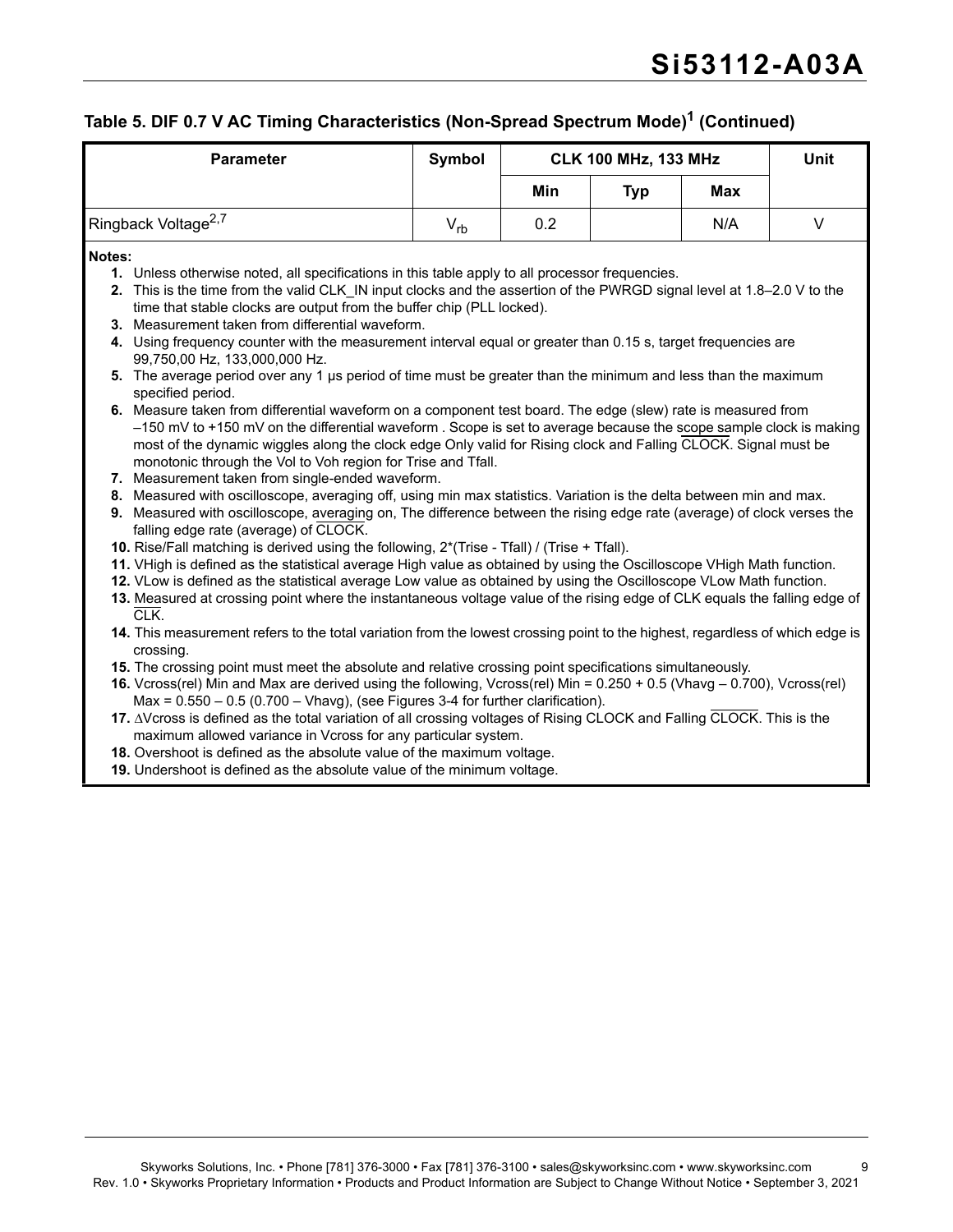| <b>SSC ON</b>              | <b>Measurement Window</b>           |                                         |                                 |                                   |                                        |                                                |                                                 |    |
|----------------------------|-------------------------------------|-----------------------------------------|---------------------------------|-----------------------------------|----------------------------------------|------------------------------------------------|-------------------------------------------------|----|
| <b>Center</b><br>Freq, MHz | 1 Clock                             | 1 µs                                    | 0.1 s                           | 0.1 s                             | 0.1 s                                  | 1 µs                                           | 1 Clock                                         |    |
|                            | -C-C Jitter<br><b>AbsPer</b><br>Min | -SSC<br><b>Short</b><br>Term AVG<br>Min | -ppm<br>Long<br>Term AVG<br>Min | 0 ppm<br>Period<br><b>Nominal</b> | +ppm<br>Long<br><b>Term AVG</b><br>Max | +SSC<br><b>Short</b><br><b>Term AVG</b><br>Max | $+C-C$<br><b>Jitter</b><br><b>AbsPer</b><br>Max |    |
| 100.00                     | 9.94900                             |                                         | 9.99900                         | 10.00000                          | 10.00100                               |                                                | 10.05100                                        | ns |
| 133.33                     | 7.44925                             |                                         | 7.49925                         | 7.50000                           | 7.50075                                |                                                | 7.55075                                         | ns |

#### **Table 6. Clock Periods Differential Clock Outputs with SSC Disabled**

#### **Table 7. Clock Periods Differential Clock Outputs with SSC Enabled**

| <b>SSC ON</b>              | <b>Measurement Window</b>           |                                                         |                                        |                                          |                                               |                                                |                                                 | <b>Units</b> |
|----------------------------|-------------------------------------|---------------------------------------------------------|----------------------------------------|------------------------------------------|-----------------------------------------------|------------------------------------------------|-------------------------------------------------|--------------|
| <b>Center</b><br>Freq, MHz | 1 Clock                             | 1 Clock<br>0.1 s<br>0.1 s<br>0.1 s<br>1 µs<br>1 $\mu$ s |                                        |                                          |                                               |                                                |                                                 |              |
|                            | -C-C Jitter<br><b>AbsPer</b><br>Min | -SSC<br><b>Short</b><br><b>Term AVG</b><br>Min          | -ppm<br>Long<br><b>Term AVG</b><br>Min | 0 ppm<br><b>Period</b><br><b>Nominal</b> | +ppm<br>Long<br><b>Term AVG</b><br><b>Max</b> | +SSC<br><b>Short</b><br><b>Term AVG</b><br>Max | $+C-C$<br><b>Jitter</b><br><b>AbsPer</b><br>Max |              |
| 99.75                      | 9.94900                             | 9.99900                                                 | 10.02406                               | 10.02506                                 | 10.02607                                      | 10.05126                                       | 10.10126                                        | ns           |
| 133.33                     | 7.44925                             | 7.49925                                                 | 7.51805                                | 7.51880                                  | 7.51955                                       | 7.53845                                        | 7.58845                                         | ns           |

#### **Table 8. Absolute Maximum Ratings**

| <b>Parameter</b>                        | Symbol         | Min    | <b>Max</b> | <b>Unit</b> |
|-----------------------------------------|----------------|--------|------------|-------------|
| 3.3 V Core Supply Voltage <sup>1</sup>  | VDD/VDD A      |        | 4.6        |             |
| 3.3 V I/O Supply Voltage <sup>1</sup>   | VDD IO         |        | 4.6        |             |
| 3.3 V Input High Voltage <sup>1,2</sup> | VIH            |        | 4.6        |             |
| 3.3 V Input Low Voltage <sup>1</sup>    | VIL            | $-0.5$ |            |             |
| Storage Temperature <sup>1</sup>        | ւ <sub>Տ</sub> | $-65$  | 150        | °C          |
| Input ESD protection <sup>3</sup>       | <b>ESD</b>     | 2000   |            |             |
|                                         |                |        |            |             |

<span id="page-9-0"></span>**Notes:**

**1.** Consult manufacturer regarding extended operation in excess of normal dc operating parameters.

- <span id="page-9-1"></span>**2.** Maximum VIH is not to exceed maximum V<sub>DD</sub>.
- <span id="page-9-2"></span>**3.** Human body model.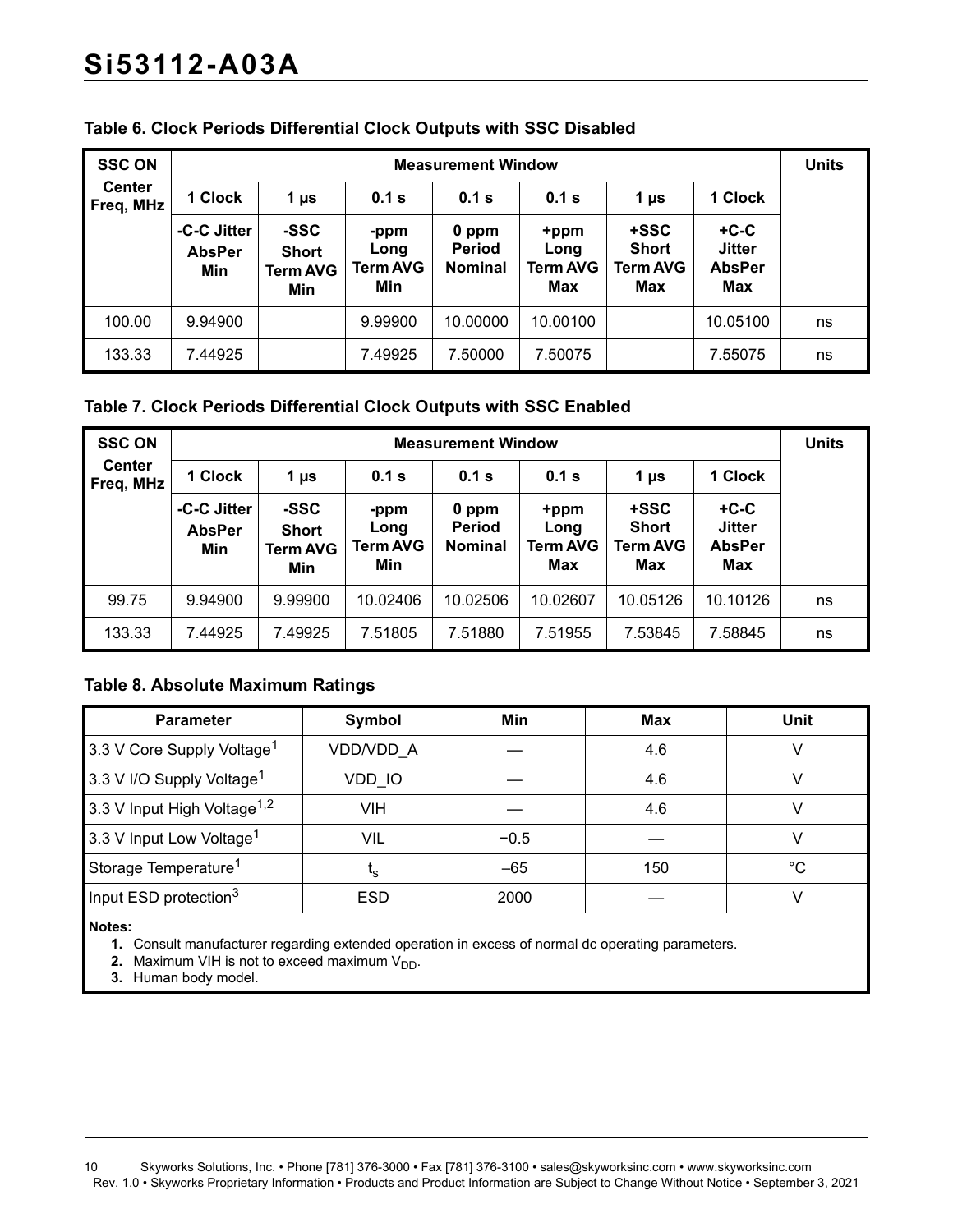# <span id="page-10-0"></span>**2. Functional Description**

# <span id="page-10-1"></span>**2.1. CLK\_IN, CLK\_IN**

The differential input clock is expected to be sourced from a clock synthesizer, e.g. CK420BQ, CK509B, or CK410B+.

### <span id="page-10-2"></span>**2.2. OE and Output Enables (Control Registers)**

Each output can be individually enabled or disabled by SMBus control register bits. Additionally, each output of the DIF[11:0] has a dedicated OE pin. The OE pins are asynchronous, asserted-low signals. The Output Enable bits in the SMBus registers are active high and are set to enable by default. The disabled state for the DB1200ZL NMOS push-pull output is Low/Low. Note that the logic level for assertion or deassertion is different in software than it is on hardware. This follows hardware default nomenclature for communication channels (e.g., output is enabled if the OE# pin is pulled low) and still maintains software programming logic (e.g., output is enabled if OE register is true). [Table 9](#page-10-5) is a truth table depicting enabling and disabling of outputs via hardware and software. Note that, for the output to be active, the control register bit must be a 1 *and* the OE pin must be a 0.

**Note:** The assertion and deassertion of this signal is absolutely asynchronous.

<span id="page-10-5"></span>

| OE Hardware Pins and Control Register Bits<br><b>Inputs</b> |                         |                                   |               | <b>Outputs</b> | <b>PLL State</b>         |            |
|-------------------------------------------------------------|-------------------------|-----------------------------------|---------------|----------------|--------------------------|------------|
| <b>PWRGD/PWR</b><br>DN                                      | <b>CLK IN/CLK</b><br>ΙN | <b>SMBUS</b><br><b>Enable Bit</b> | <b>OE Pin</b> | DIF/DIF[11:0]  | FB_OUT/FB_<br><b>OUT</b> |            |
| 0                                                           | X                       | x                                 | x             | Low/Low        | Low/Low                  | <b>OFF</b> |
|                                                             |                         | 0                                 | x             | Low/Low        | Running                  | <b>ON</b>  |
|                                                             | <b>Running</b>          |                                   | 0             | Running        | Running                  | <b>ON</b>  |
|                                                             |                         |                                   |               | Low/Low        | Running                  | ΟN         |

#### **Table 9. si53112-A03A-A03A Output Management**

#### **2.2.1. OE Assertion (Transition from 1 to 0)**

All differential outputs that were disabled are to resume normal operation in a glitch-free manner. The latency from the assertion to active outputs is 4 to 12 DIF clock periods.

#### **2.2.2. OE De-Assertion (Transition from 0 to 1)**

The impact of deasserting OE is that each corresponding output will transition from normal operation to disabled in a glitch-free manner. A minimum of four valid clocks will be provided after the deassertion of OE. The maximum latency from the deassertion to disabled outputs is 12 DIF clock periods.

#### <span id="page-10-3"></span>**2.3. 100M\_133M—Frequency Selection**

<span id="page-10-4"></span>The Si53112-A03A is optimized for lowest phase jitter performance at operating frequencies of 100 and 133 MHz. 100M 133M is a hardware input pin, which programs the appropriate output frequency of the differential outputs. Note that the CLK IN frequency must be equal to the CLK OUT frequency; meaning Si53112-A03A is operated in 1:1 mode only. Frequency selection can be enabled by the 100M\_133M hardware pin. An external pull-up or pulldown resistor is attached to this pin to select the input/output frequency. The functionality is summarized in [Table 10.](#page-10-4)

| 100M 133M | Optimized Frequency (CLK_IN = CLK_OUT) |
|-----------|----------------------------------------|
|           | 133.33 MHz                             |
|           | 100.00 MHz                             |

#### **Table 10. Frequency Program Table**

**Note:** All differential outputs transition from 100 to 133 MHz or from 133 to 100 MHz in a glitch free manner.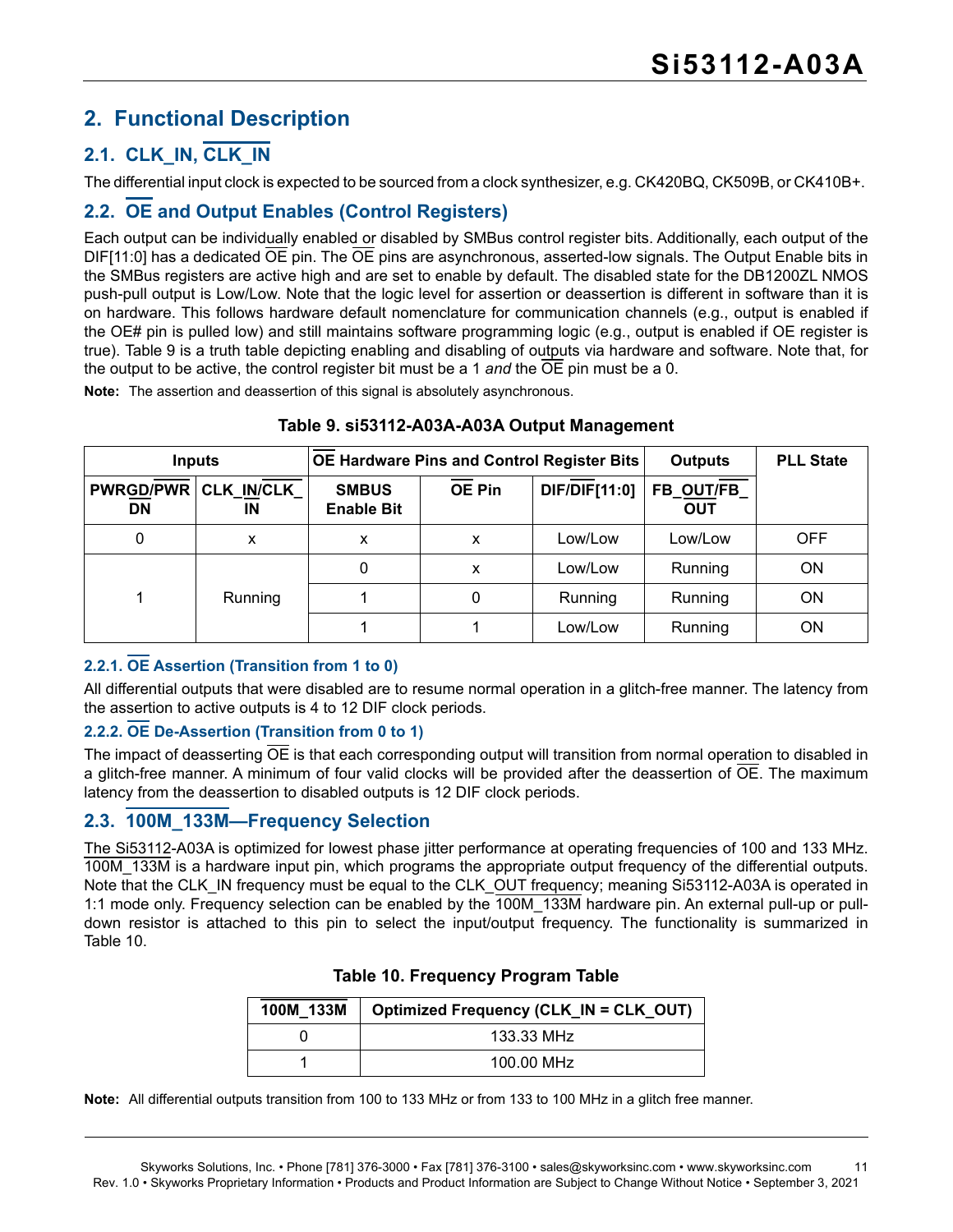#### <span id="page-11-0"></span>**2.4. SA\_0, SA\_1—Address Selection**

SA\_0 and SA\_1 are tri-level hardware pins, which program the appropriate address for the si53112-A03A-A03Asi53112-A03A-A03A. The two tri-level input pins that can configure the device to nine different addresses.

| <b>SA_1</b> | <b>SA_0</b> | <b>SMBUS Address</b> |
|-------------|-------------|----------------------|
| L           | L           | D <sub>8</sub>       |
| L           | M           | DA                   |
| L           | H           | DE                   |
| M           | L           | C <sub>2</sub>       |
| M           | M           | C <sub>4</sub>       |
| M           | H           | C <sub>6</sub>       |
| Н           | L           | CA                   |
| Η           | M           | CC                   |
| Н           | Η           | CE                   |

**Table 11. SMBUS Address Table**

#### <span id="page-11-1"></span>**2.5. PWRGD/PWRDN**

PWRGD is asserted high and deasserted low. Deassertion of PWRGD (pulling the signal low) is equivalent to indicating a power down condition. PWRGD (assertion) is used by the si53112-A03A to sample initial configurations, such as frequency select condition and SA selections. After PWRGD has been asserted high for the first time, the pin becomes a PWRDN (power down) pin that can be used to shut off all clocks cleanly and instruct the device to invoke power-saving mode. PWRDN is a completely asynchronous active low input. When entering power-saving mode, PWRDN should be asserted low prior to shutting off the input clock or power to ensure all clocks shut down in a glitch free manner. When PWRDN is asserted low, all clocks will be disabled prior to turning off the VCO. When PWRDN is deasserted high, all clocks will start and stop without any abnormal behavior and will meet all ac and dc parameters.

**Note:** The assertion and deassertion of PWRDN is absolutely asynchronous.

Warning: Disabling of the CLK IN input clock prior to assertion of PWRDN is an undefined mode and not recommended. Operation in this mode may result in glitches, excessive frequency shifting, etc.

| <b>PWRGD/PWR</b><br><b>DN</b> | <b>DIF</b> | <b>DIF</b> |
|-------------------------------|------------|------------|
|                               | Low        | Low        |
|                               | Normal     | Normal     |

**Table 12. PWRGD/PWRDN Functionality**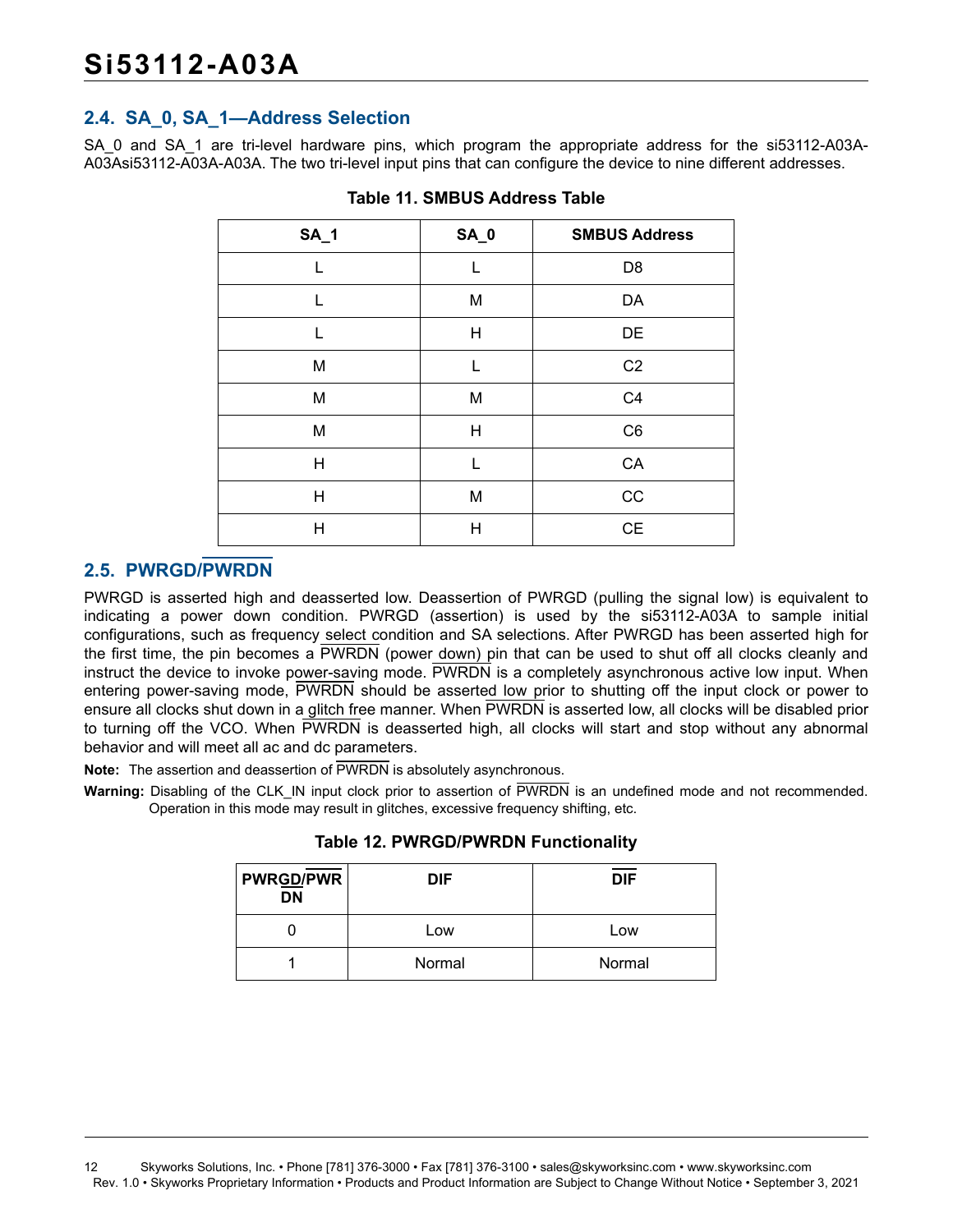#### **2.5.1. PWRDN Assertion**

When PWRDN is sampled low by two consecutive rising edges of DIF, all differential outputs must be held LOW/LOW on the next DIF high-to-low transition.



#### **Figure 1. PWRDN Assertion**

#### **2.5.2. PWRGD Assertion**

The power-up latency is to be less than 1.8 ms. This is the time from a valid CLK\_IN input clock and the assertion of the PWRGD signal to the time that stable clocks are output from the device (PLL locked). All differential outputs stopped in a LOW/LOW condition resulting from power down must be driven high in less than 300 µs of PWRDN deassertion to a voltage greater than 200 mV.



**Figure 2. PWRDG Assertion (Pwrdown—Deassertion)**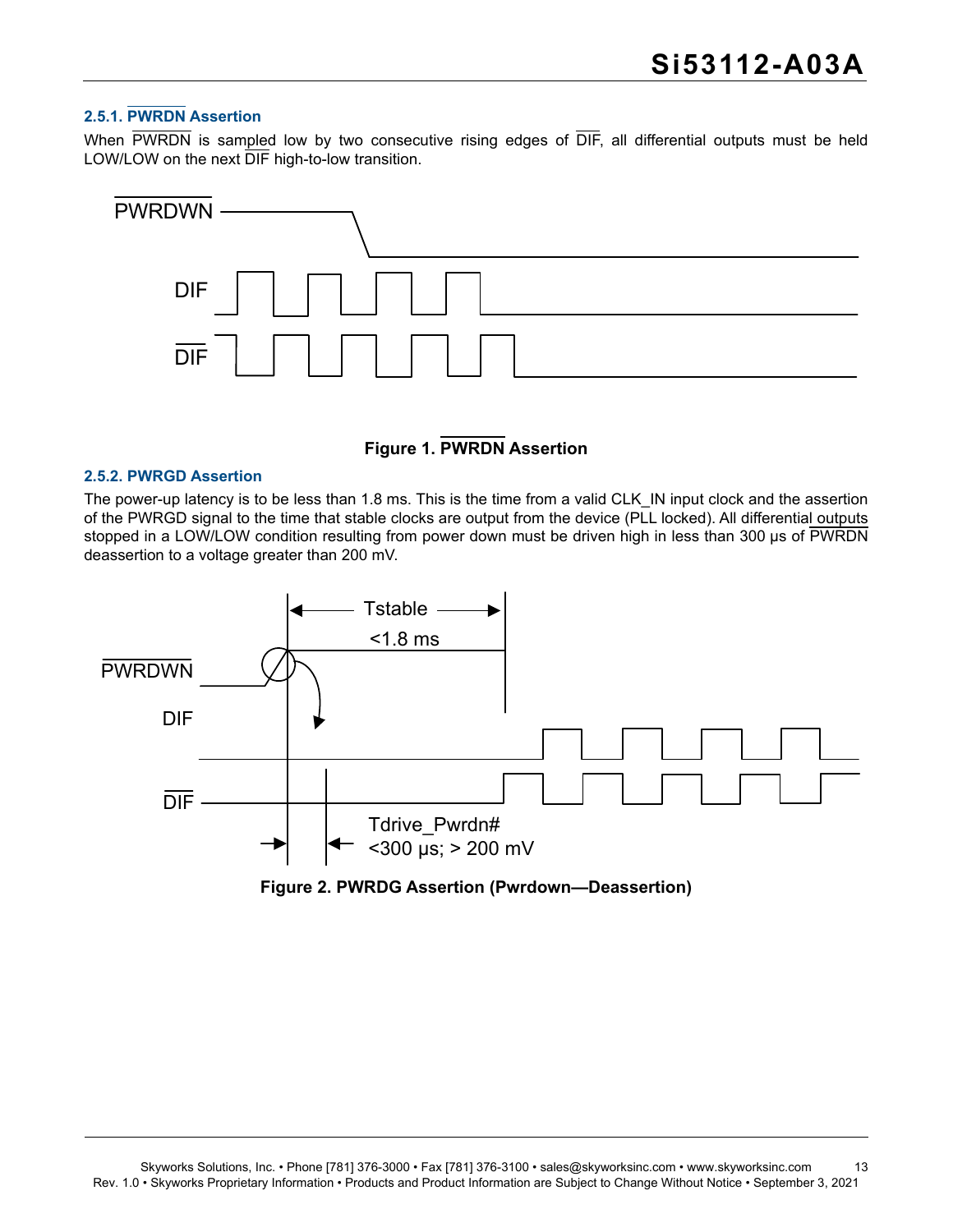#### <span id="page-13-0"></span>**2.6. HBW\_BYPASS\_LBW**

The HBW\_BYPASS\_LBW pin is a tri-level function input pin (refer to [Table 13](#page-13-2) for VIL\_Tri, VIM\_Tri, and VIH\_Tri signal levels). It is used to select between PLL high-bandwidth, PLL bypass mode, or PLL low-bandwidth mode. In PLL bypass mode, the input clock is passed directly to the output stage, which may result in up to 50 ps of additive cycle-to-cycle jitter (50 ps + input jitter) on the differential outputs. In the case of PLL mode, the input clock is passed through a PLL to reduce high-frequency jitter. The PLL HBW, BYPASS, and PLL LBW modes may be selected by asserting the HBW\_BYPASS\_LBW input pin to the appropriate level described in [Table 13.](#page-13-2)

<span id="page-13-2"></span>

| <b>HBW_BYPASS_LBW Pin</b> | <b>Mode</b>   | Byte 0, Bit 7 | Byte 0, Bit 6 |
|---------------------------|---------------|---------------|---------------|
|                           | LBW           |               |               |
| м                         | <b>BYPASS</b> |               |               |
|                           | <b>HBW</b>    |               |               |

**Table 13. PLL Bandwidth and Readback Table**

The Si53112-A03A has the ability to override the latch value of the PLL operating mode from hardware strap pin 5 via the use of Byte 0 and bits 2 and 1. Byte 0 bit 3 must be set to 1 to allow the user to change Bits 2 and 1, affecting the PLL. Bits 7 and 6 will always read back the original latched value. A warm reset of the system will have to be accomplished if the user changes these bits.

#### <span id="page-13-1"></span>**2.7. Miscellaneous Requirements**

**Data Transfer Rate:** 100 kbps (standard mode) is the base functionality required. Fast mode (400 kbps) functionality is optional.

Logic Levels: SMBus logic levels are based on a percentage of V<sub>DD</sub> for the controller and other devices on the bus. Assume all devices are based on a 3.3 V supply.

**Clock Stretching:** The clock buffer must not hold/stretch the SCL or SDA lines low for more than 10 ms. Clock stretching is discouraged and should only be used as a last resort. Stretching the clock/data lines for longer than this time puts the device in an error/time-out mode and may not be supported in all platforms. It is assumed that all data transfers can be completed as specified without the use of clock/data stretching.

**General Call:** It is assumed that the clock buffer will not have to respond to the "general call."

**Electrical Characteristics:** All electrical characteristics must meet the standard mode specifications found in Section 3 of the SMBus 2.0 specification.

**Pull-Up Resistors:** Any internal resistor pull-ups on the SDATA and SCLK inputs must be stated in the individual data sheet. The use of internal pull-ups on these pins of below 100 K is discouraged. Assume that the board designer will use a single external pull-up resistor for each line and that these values are in the 5–6 k $\Omega$  range. Assume one SMBus device per DIMM (serial presence detect), one SMBus controller, one clock buffer, one clock driver plus one/two more SMBus devices on the platform for capacitive loading purposes.

**Input Glitch Filters:** Only fast mode SMBus devices require input glitch filters to suppress bus noise. The clock buffer is specified as a standard mode device and is not required to support this feature. However, it is considered a good design practice to include the filters.

**PWRDN:** If a clock buffer is placed in PWRDN mode, the SDATA and SCLK inputs must be Tri-stated and the device must retain all programming information. IDD current due to the SMBus circuitry must be characterized and in the data sheet.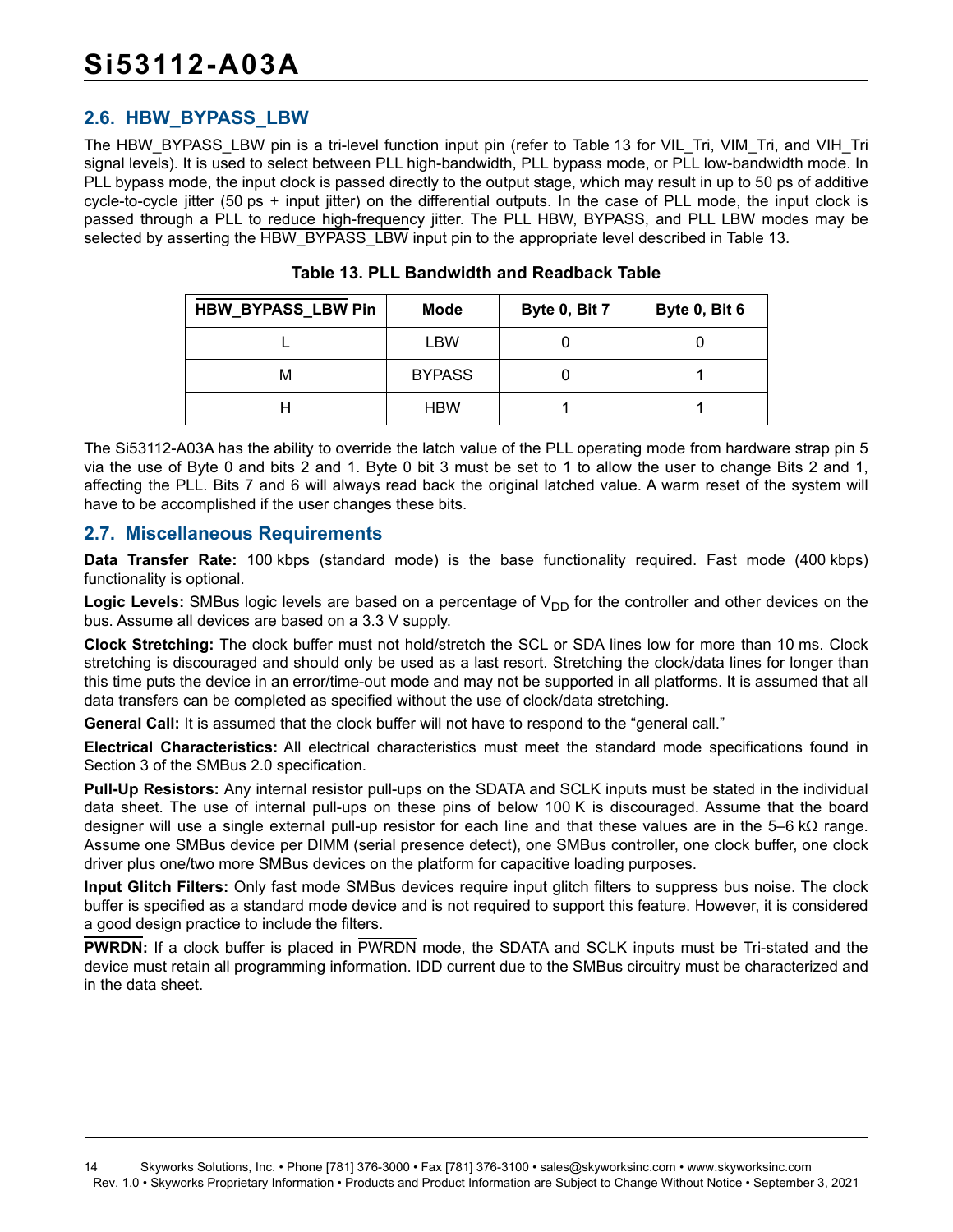#### <span id="page-14-0"></span>**2.8. Buffer Power-Up State Machine**

| <b>State</b>                                                                                                                                                                                                                                                                                                             | <b>Description</b>                                                                                                       |  |  |  |  |
|--------------------------------------------------------------------------------------------------------------------------------------------------------------------------------------------------------------------------------------------------------------------------------------------------------------------------|--------------------------------------------------------------------------------------------------------------------------|--|--|--|--|
| 0                                                                                                                                                                                                                                                                                                                        | 3.3 V buffer power is off.                                                                                               |  |  |  |  |
| 1                                                                                                                                                                                                                                                                                                                        | After 3.3 V supply is detected to rise above 1.8–2.0 V, the<br>buffer enters State 1 and initiates a 0.1-0.3 ms delay.   |  |  |  |  |
| 2                                                                                                                                                                                                                                                                                                                        | Buffer waits for a valid clock on the CLK input and PWRDN<br>de-assertion.                                               |  |  |  |  |
| 3                                                                                                                                                                                                                                                                                                                        | Once the PLL is locked to the CLK IN input clock, the buffer<br>enters state 3 and enables outputs for normal operation. |  |  |  |  |
| Notes:<br>1. The total power-up latency from power-on to all outputs active must be less<br>than 1.8 ms (assuming a valid clock is present on CLK IN input).<br>If power is valid and power-down is deasserted but no input clocks are<br>2.<br>present on the CLK IN input, DIF clocks must remain disabled. Only after |                                                                                                                          |  |  |  |  |

valid input clocks are detected, valid power, PWRDN deasserted with the

PLL locked/stable are the DIF outputs enabled.

#### **Table 14. Buffer Power-Up State Machine**

# Power Off S0 Normal **Operation** S3 Power Down Asserted Delay  $0.1$  ms  $-0.3$  ms S1 Wait for input clock and power down deassertion S2 No input clock

**Figure 3. Buffer Power-Up State Diagram**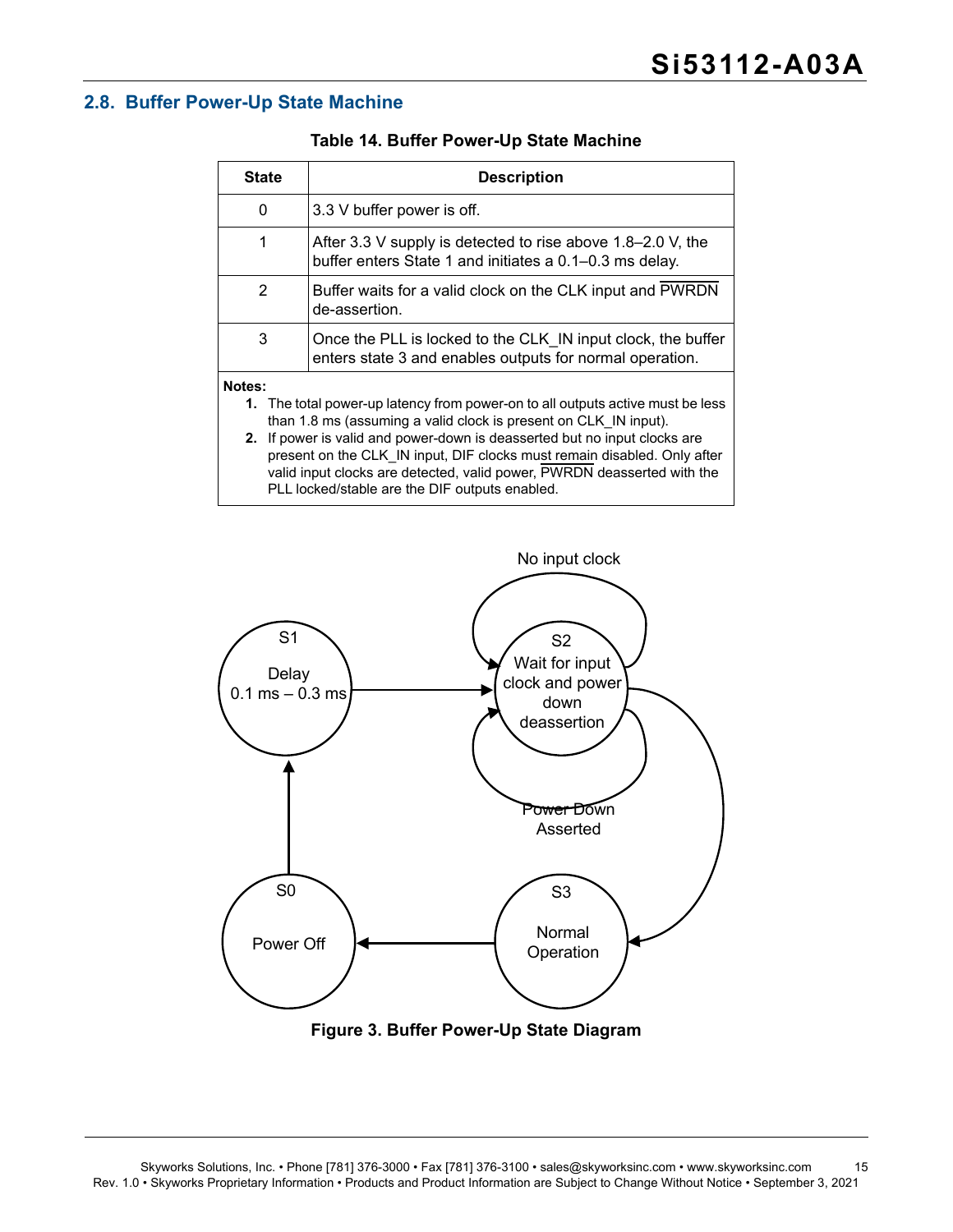# <span id="page-15-0"></span>**3. Test and Measurement Setup**

### <span id="page-15-1"></span>**3.1. Input Edge**

Input edge rate is based on single-ended measurement. This is the minimum input edge rate at which the Si53112- A03A is guaranteed to meet all performance specifications.

| <b>Frequency</b> | Min  | Max | Unit |
|------------------|------|-----|------|
| 100 MHz          | 0.35 | N/A | V/ns |
| 133 MHz          | 0.35 | N/A | V/ns |

**Table 15. Input Edge Rate**

#### **3.1.1. Measurement Points for Differential**



**Figure 4. Measurement Points for Rise Time and Fall Time**



Figure 5. Single-Ended Measurement Points for V<sub>ovs</sub>, V<sub>uds</sub>, V<sub>rb</sub>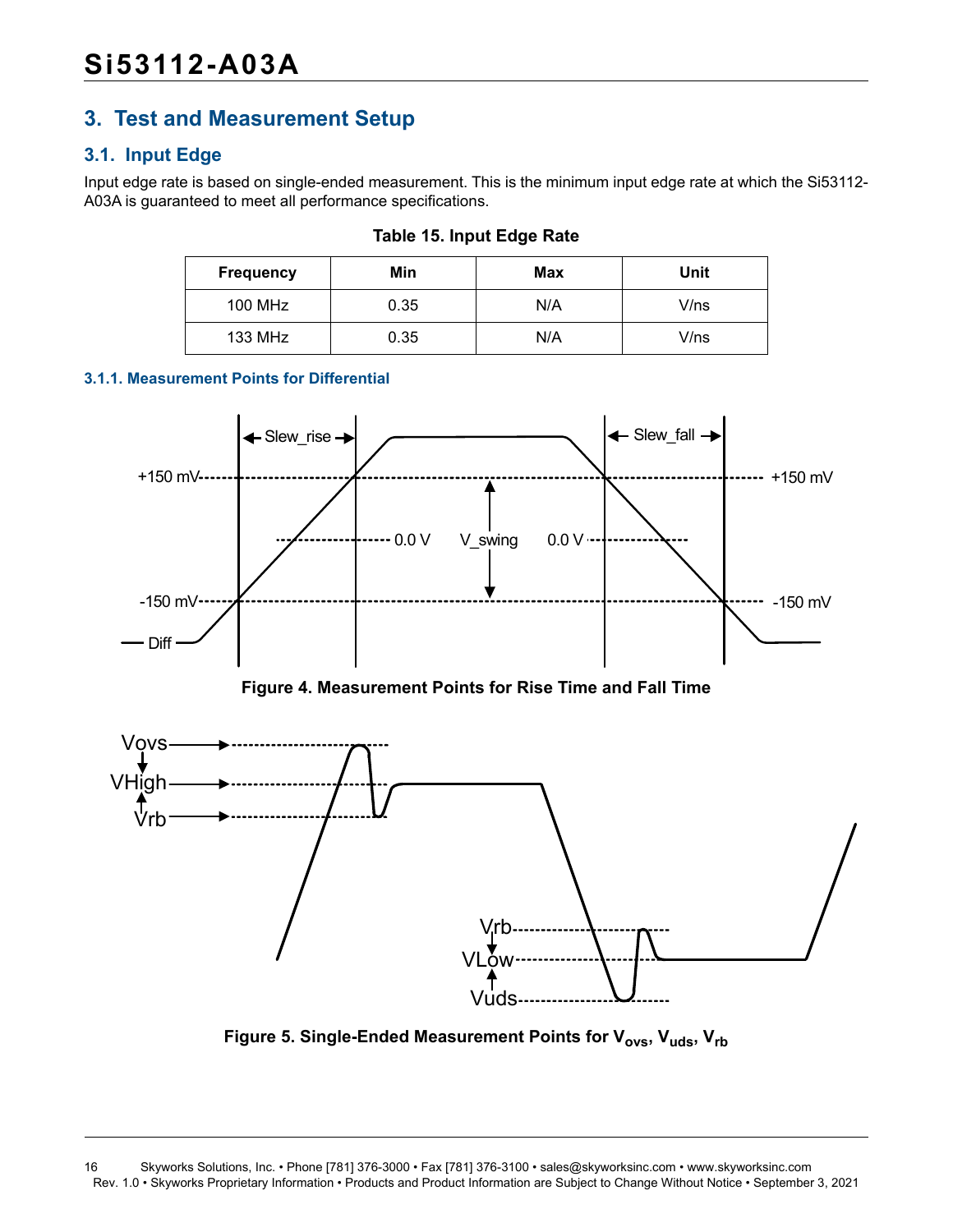



#### <span id="page-16-0"></span>**3.2. Termination of Differential Outputs**

All differential outputs are to be tested into an 85  $\Omega$  differential impedance transmission line. All output termination resistors are fully integrated into the Si53119-A03A, no external components are required. Contact [Skyworks](https://www.skyworksinc.com/en/Support)  [Solutions Support](https://www.skyworksinc.com/en/Support) if 100  $\Omega$  differential impedance support is needed.



**Figure 7. 0.7 V Configuration Test Load Board Termination for NMOS Push-Pull**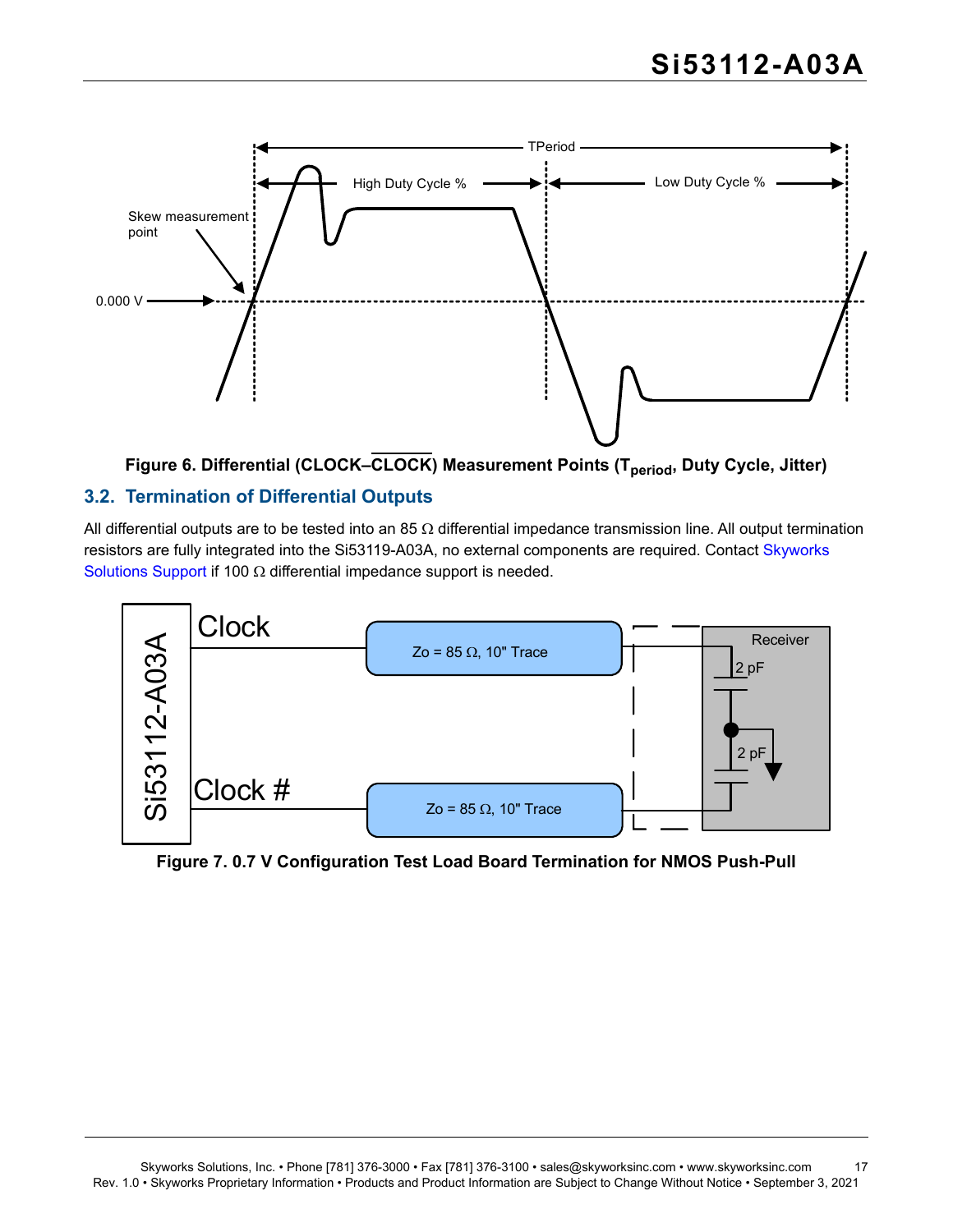# <span id="page-17-0"></span>**4. Control Registers**

### <span id="page-17-1"></span>**4.1. Byte Read/Write**

Reading or writing a register in an SMBus slave device in byte mode always involves specifying the register number.

#### **4.1.1. Byte Read**

The standard byte read is as shown in [Figure 8](#page-17-2). It is an extension of the byte write. The write start condition is repeated, then the slave device starts sending data, and the master acknowledges it until the last byte is sent. The master terminates the transfer with a NAK, then a stop condition. For byte operation, the 2 x 7th bit of the command byte must be set. For block operations, the 2 x 7th bit must be reset. If the bit is not set, the next byte must be the byte transfer count.



**Figure 8. Byte Read Protocol**

#### <span id="page-17-2"></span>**4.1.2. Byte Write**

[Figure 9](#page-17-3) illustrates a simple, typical byte write. For byte operation, the 2 x 7th bit of the command byte must be set. For block operations, the 2 x 7th bit must be reset. If the bit is not set, the next byte must be the byte transfer count. The count can be between 1 and 32. It is not allowed to be 0 or to exceed 32.

<span id="page-17-3"></span>

**Figure 9. Byte Write Protocol**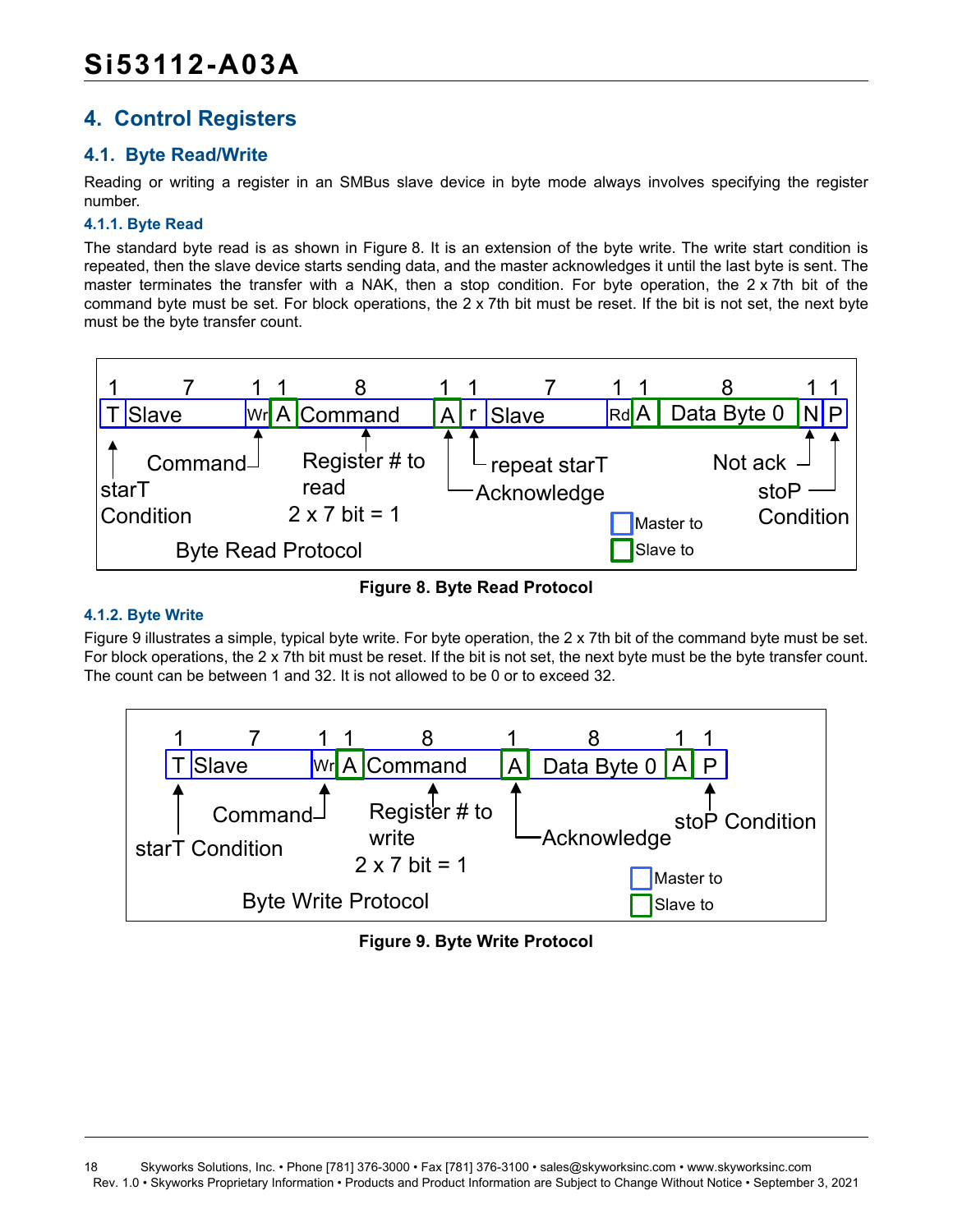#### <span id="page-18-0"></span>**4.2. Block Read/Write**

#### **4.2.1. Block Read**

After the slave address is sent with the R/W condition bit set, the command byte is sent with the MSB = 0. The slave acknowledges the register index in the command byte. The master sends a repeat start function. After the slave acknowledges this, the slave sends the number of bytes it wants to transfer (>0 and <33). The master acknowledges each byte except the last and sends a stop function.



**Figure 10. Block Read Protocol**

#### **4.2.2. Block Write**

After the slave address is sent with the R/W condition bit not set, the command byte is sent with the MSB = 0. The lower seven bits indicate the register at which to start the transfer. If the command byte is 00h, the slave device will be compatible with existing block mode slave devices. The next byte of a write must be the count of bytes that the master will transfer to the slave device. The byte count must be greater than 0 and less than 33. Following this byte are the data bytes to be transferred to the slave device. The slave device always acknowledges each byte received. The transfer is terminated after the slave sends the Ack and the master sends a stop function.



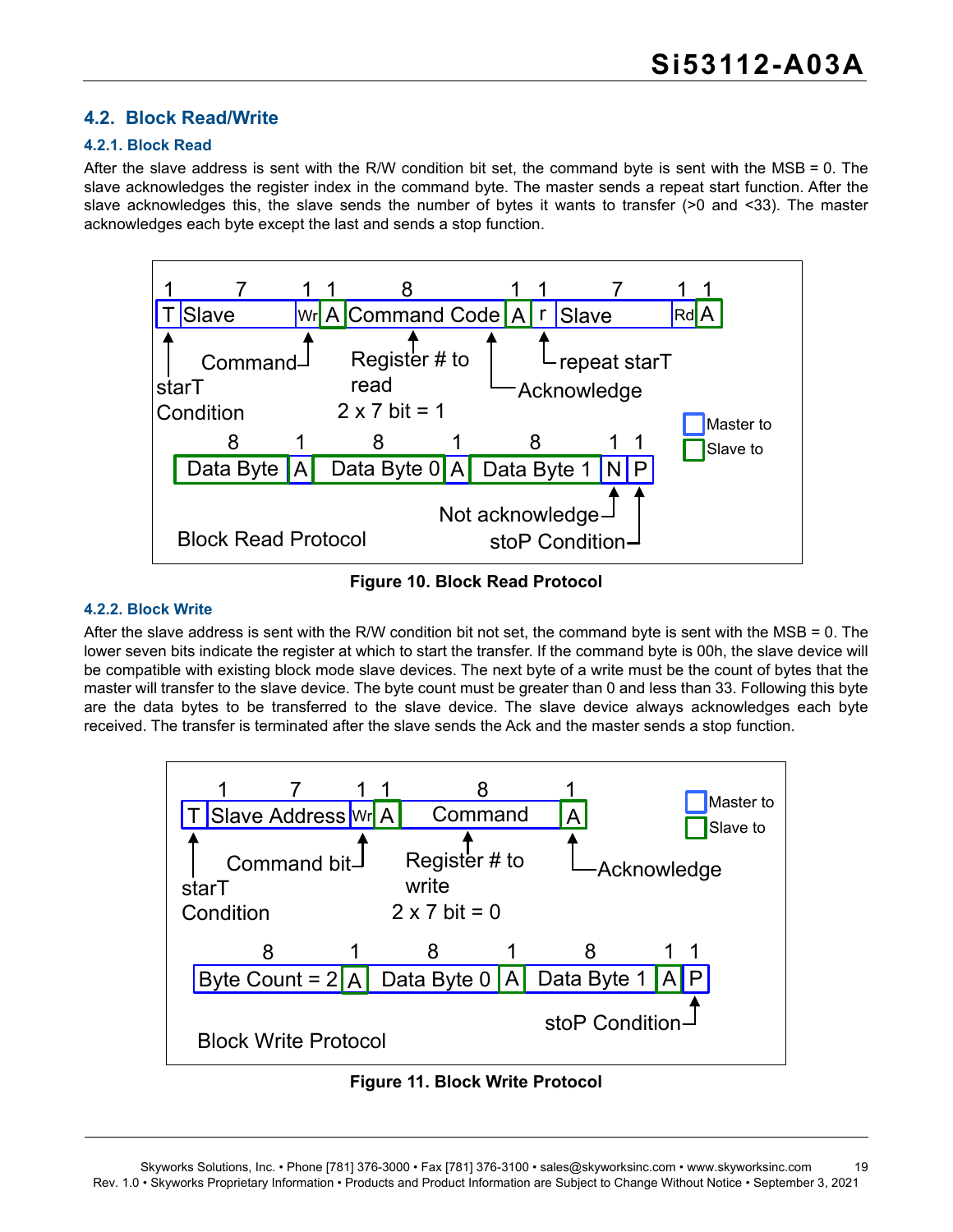#### <span id="page-19-0"></span>**4.3. Control Registers**

|  |  | Table 16. Byte 0: Frequency Select, Output Enable, PLL Mode Control Register |
|--|--|------------------------------------------------------------------------------|
|  |  |                                                                              |

| <b>Bit</b>   | <b>Description</b>                    | If $Bit = 0$                             | If Bit $= 1$                             | <b>Type</b> | <b>Default</b>         | Output(s)<br><b>Affected</b> |
|--------------|---------------------------------------|------------------------------------------|------------------------------------------|-------------|------------------------|------------------------------|
| $\mathbf{0}$ | 100M 133M#<br><b>Frequency Select</b> | 133 MHz                                  | 100 MHz                                  | R.          | Latched at<br>power up | DIF[11:0]                    |
| 1            | PLL Mode 0                            | See PLL Operating Mode<br>Readback Table |                                          | <b>RW</b>   | 1                      |                              |
| 2            | PLL Mode 1                            |                                          |                                          | <b>RW</b>   | 1                      |                              |
| 3            | <b>PLL Software Enable</b>            | <b>HW Latch</b>                          | <b>SMBUS</b><br>Control                  | <b>RW</b>   | 0                      |                              |
| 4            | Reserved                              |                                          |                                          |             | $\mathbf{0}$           |                              |
| 5            | Reserved                              |                                          |                                          |             | $\mathbf{0}$           |                              |
| 6            | PLL Mode 0                            | See PLL Operating Mode<br>Readback Table |                                          | R.          | Latched at<br>power up |                              |
| 7            | PLL Mode 1                            |                                          | See PLL Operating Mode<br>Readback Table |             | Latched at<br>power up |                              |

**Note:** Byte 0, bit\_[3:1] are BW PLL SW enable for the DB1200ZL. Setting bit 3 to 1 allows the user to override the Latch value from pin 5 via use of bits 2 and 1. Use the values from the PLL Operating Mode Readback Table. Note that Bits 7 and 6 will keep the value originally latched on pin 5. A warm reset of the system will have to be accomplished if the user changes these bits.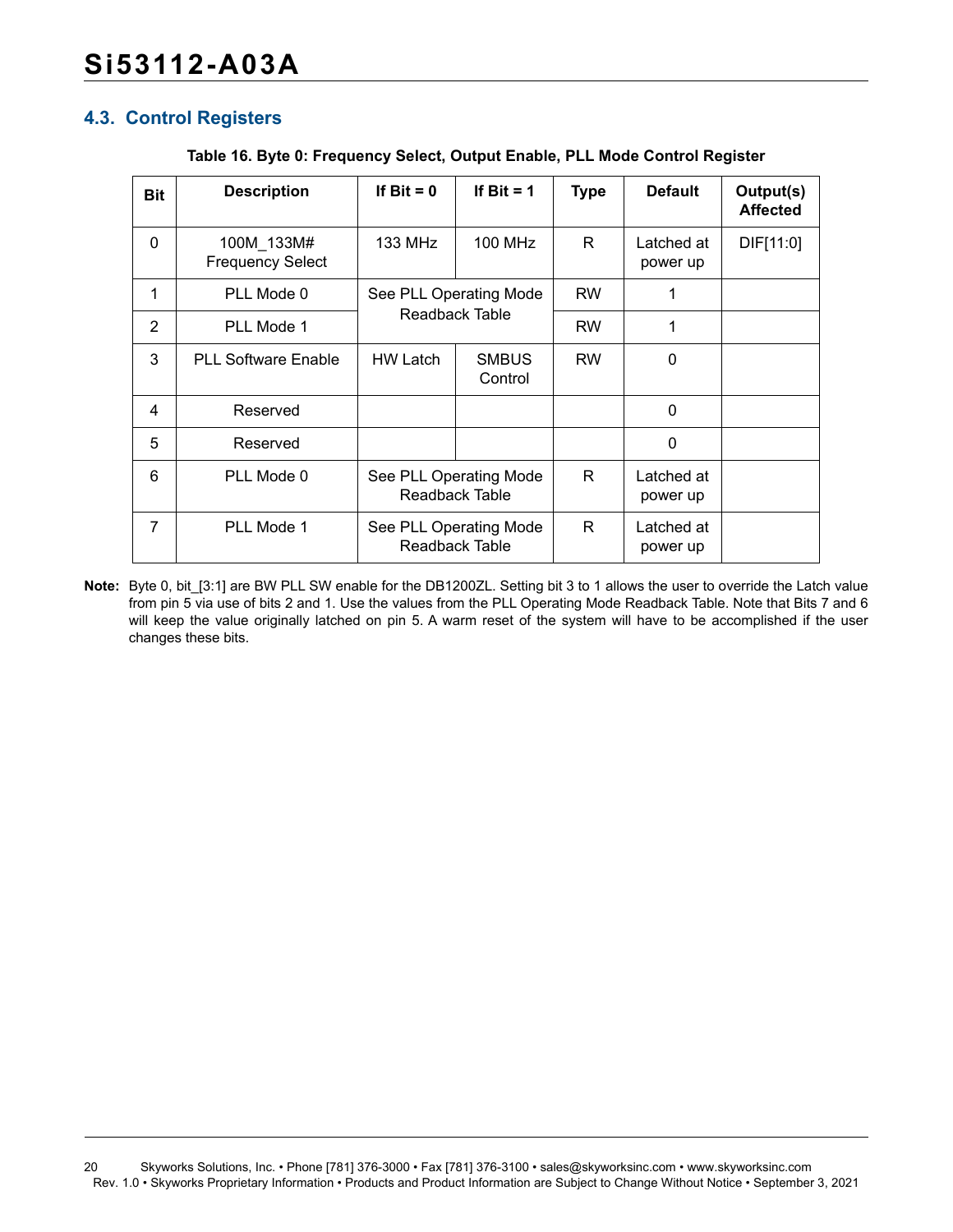| <b>Bit</b>     | <b>Description</b>  | If $Bit = 0$                    | If Bit $= 1$ | <b>Type</b> | <b>Default</b> | Output(s)<br><b>Affected</b> |
|----------------|---------------------|---------------------------------|--------------|-------------|----------------|------------------------------|
| $\mathbf 0$    | Output Enable DIF 0 | Low/Low for<br>Si53112-<br>A03A | Enabled      | <b>RW</b>   | 1              | DIF[0]                       |
| $\mathbf{1}$   | Output Enable DIF 1 | Low/Low for<br>Si53112-<br>A03A | Enabled      | <b>RW</b>   | 1              | DIF[1]                       |
| $\overline{2}$ | Output Enable DIF 2 | Low/Low for<br>Si53112-<br>A03A | Enabled      | <b>RW</b>   | 1              | DIF[2]                       |
| 3              | Output Enable DIF 3 | Low/Low for<br>Si53112-<br>A03A | Enabled      | <b>RW</b>   | 1              | DIF[3]                       |
| 4              | Output Enable DIF 4 | Low/Low for<br>Si53112-<br>A03A | Enabled      | <b>RW</b>   | 1              | DIF[4]                       |
| 5              | Output Enable DIF 5 | Low/Low for<br>Si53112-<br>A03A | Enabled      | <b>RW</b>   | 1              | DIF[5]                       |
| $6\phantom{1}$ | Output Enable DIF 6 | Low/Low for<br>Si53112-<br>A03A | Enabled      | <b>RW</b>   | 1              | DIF[6]                       |
| $\overline{7}$ | Output Enable DIF 7 | Low/Low for<br>Si53112-<br>A03A | Enabled      | <b>RW</b>   | $\mathbf 1$    | <b>DIF[7]</b>                |

**Table 17. Byte 1: Output Enable Control Register**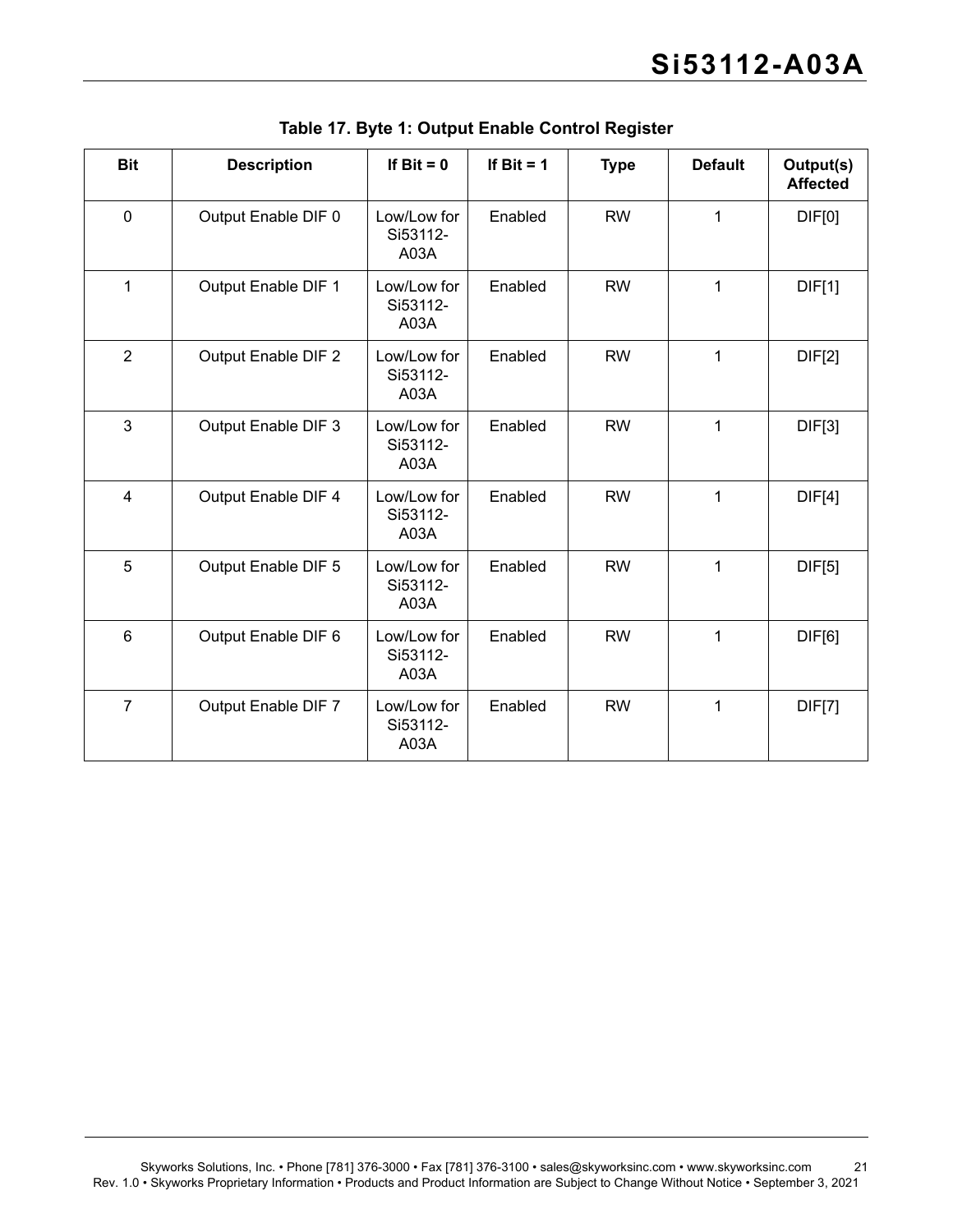| <b>Bit</b>     | <b>Description</b>   | If $Bit = 0$                    | If $Bit = 1$ | <b>Type</b> | <b>Default</b> | Output(s)<br><b>Affected</b> |
|----------------|----------------------|---------------------------------|--------------|-------------|----------------|------------------------------|
| $\mathbf 0$    | Output Enable DIF 8  | Low/Low for<br>Si53112-<br>A03A | Enabled      | <b>RW</b>   | 1              | <b>DIF[8]</b>                |
| 1              | Output Enable DIF 9  | Low/Low for<br>Si53112-<br>A03A | Enabled      | <b>RW</b>   | 1              | DIF[9]                       |
| $\overline{2}$ | Output Enable DIF 10 | Low/Low for<br>Si53112-<br>A03A | Enabled      | <b>RW</b>   | 1              | DIF[10]                      |
| $\mathbf{3}$   | Output Enable DIF 11 | Low/Low for<br>Si53112-<br>A03A | Enabled      | <b>RW</b>   | 1              | DIF[11]                      |
| 4              | Reserved             |                                 |              |             | $\mathbf 0$    |                              |
| 5              | Reserved             |                                 |              |             | $\mathbf 0$    |                              |
| 6              | Reserved             |                                 |              |             | $\mathbf 0$    |                              |
| 7              | Reserved             |                                 |              |             | $\mathbf 0$    |                              |

**Table 18. Byte 2: Output Enable Control Register**

#### **Table 19. Byte 3: Reserved Control Register**

| <b>Bit</b>     | <b>Description</b> | If $Bit = 0$ | If Bit $= 1$ | <b>Type</b> | <b>Default</b> | Output(s)<br><b>Affected</b> |
|----------------|--------------------|--------------|--------------|-------------|----------------|------------------------------|
| $\Omega$       | Reserved           |              |              |             | 0              |                              |
|                | Reserved           |              |              |             | 0              |                              |
| $\overline{2}$ | Reserved           |              |              |             | 0              |                              |
| 3              | Reserved           |              |              |             | 0              |                              |
| 4              | Reserved           |              |              |             | 0              |                              |
| 5              | Reserved           |              |              |             | 0              |                              |
| 6              | Reserved           |              |              |             | 0              |                              |
| 7              | Reserved           |              |              |             | $\mathbf{0}$   |                              |

<sup>22</sup> Skyworks Solutions, Inc. • Phone [781] 376-3000 • Fax [781] 376-3100 • sales@skyworksinc.com • www.skyworksinc.com Rev. 1.0 • Skyworks Proprietary Information • Products and Product Information are Subject to Change Without Notice • September 3, 2021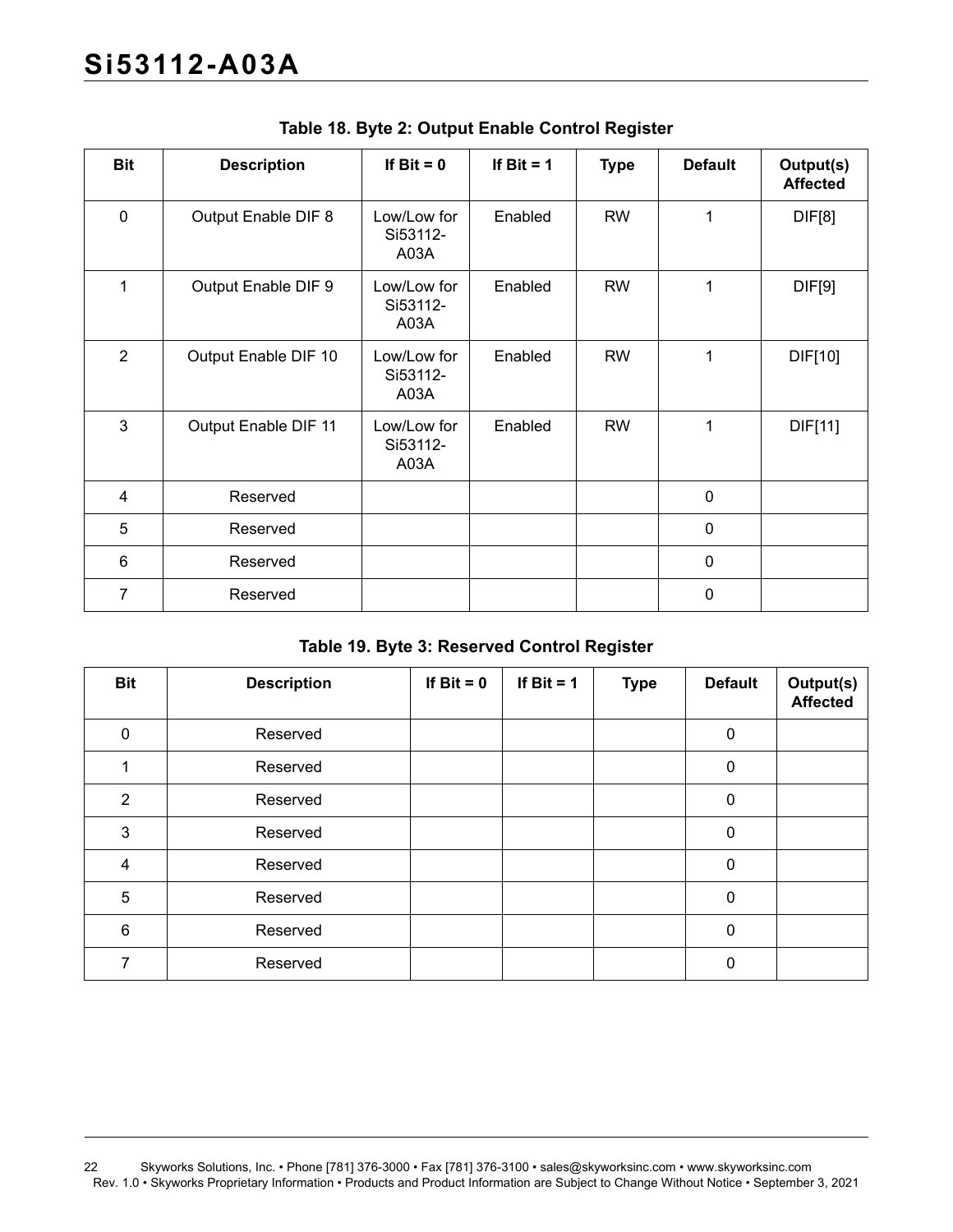| <b>Bit</b>  | <b>Description</b> | If $Bit = 0$ | If $Bit = 1$ | <b>Type</b> | <b>Default</b> | Output(s)<br><b>Affected</b> |
|-------------|--------------------|--------------|--------------|-------------|----------------|------------------------------|
| $\mathbf 0$ | Reserved           |              |              |             | 0              |                              |
|             | Reserved           |              |              |             | $\mathbf 0$    |                              |
| 2           | Reserved           |              |              |             | $\mathbf 0$    |                              |
| 3           | Reserved           |              |              |             | $\mathbf 0$    |                              |
| 4           | Reserved           |              |              |             | 0              |                              |
| 5           | Reserved           |              |              |             | 0              |                              |
| 6           | Reserved           |              |              |             | $\mathbf 0$    |                              |
| 7           | Reserved           |              |              |             | $\mathbf{0}$   |                              |

**Table 20. Byte 4: Reserved Control Register**

#### **Table 21. Byte 5: Vendor/Revision Identification Control Register**

| <b>Bit</b>    | <b>Description</b>         | If $Bit = 0$ | If Bit = $1$ | <b>Type</b> | <b>Default</b>  | <b>Default</b> |
|---------------|----------------------------|--------------|--------------|-------------|-----------------|----------------|
| $\mathbf{0}$  | Vendor ID Bit 0            |              |              | R           | Vendor Specific | 0              |
|               | Vendor ID Bit 1            |              |              | R           | Vendor Specific | 0              |
| $\mathcal{P}$ | Vendor ID Bit 2            |              |              | R           | Vendor Specific | 0              |
| 3             | Vendor ID Bit 3            |              |              | R           | Vendor Specific |                |
| 4             | Revision Code Bit 0        |              |              | R           | Vendor Specific | 0              |
| 5             | <b>Revision Code Bit 1</b> |              |              | R           | Vendor Specific | 0              |
| 6             | <b>Revision Code Bit 2</b> |              |              | R           | Vendor Specific | 0              |
| 7             | <b>Revision Code Bit 3</b> |              |              | R           | Vendor Specific | 0              |

**Table 22. Byte 6: Device ID Control Register**

| <b>Bit</b>   | <b>Description</b> | If $Bit = 0$ | If Bit $= 1$ | <b>Type</b>  | <b>Default</b> | <b>Default</b> |
|--------------|--------------------|--------------|--------------|--------------|----------------|----------------|
| $\mathbf{0}$ | Device ID 0        |              |              | R            |                | 0              |
|              | Device ID 1        |              |              | R            |                | 0              |
| 2            | Device ID 2        |              |              | R            |                | 0              |
| 3            | Device ID 3        |              |              | R            |                | 0              |
| 4            | Device ID 4        |              |              | $\mathsf{R}$ |                | 0              |
| 5            | Device ID 5        |              |              | R            |                | 0              |
| 6            | Device ID 6        |              |              | R            |                | 0              |
| 7            | Device ID 7 (MSB)  |              |              | R            |                | 0              |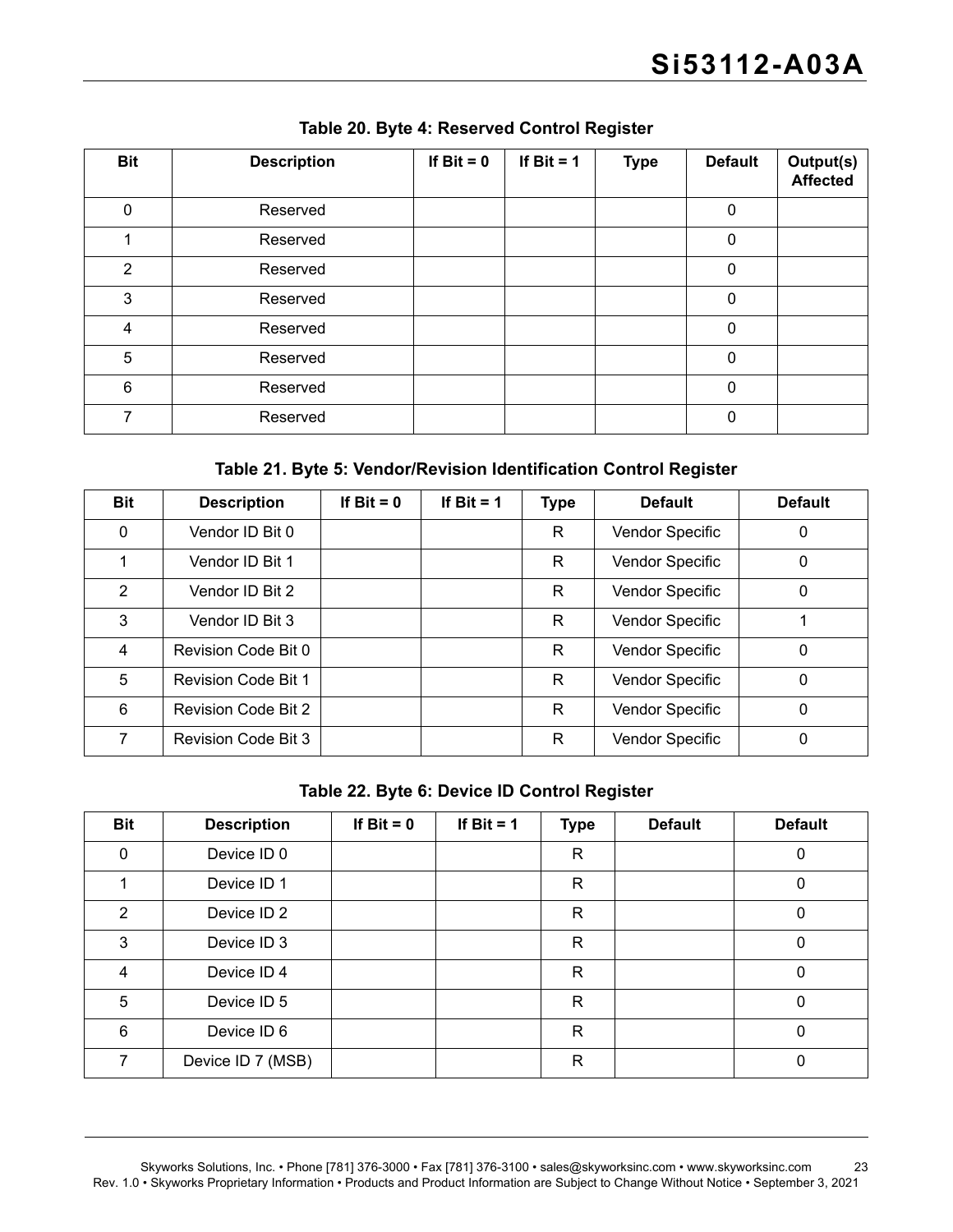| <b>Bit</b> | <b>Description</b>                                                            | If $Bit = 0$ | If Bit = $1$ | <b>Type</b> | <b>Default</b> | Output(s)<br><b>Affected</b> |
|------------|-------------------------------------------------------------------------------|--------------|--------------|-------------|----------------|------------------------------|
| $\Omega$   | BC0 - Writing to this register configures<br>how many bytes will be read back |              |              | <b>RW</b>   | $\mathbf{0}$   |                              |
| 1          | BC1 - Writing to this register configures<br>how many bytes will be read back |              |              | <b>RW</b>   | 0              |                              |
| 2          | BC2 - Writing to this register configures<br>how many bytes will be read back |              |              | <b>RW</b>   | 0              |                              |
| 3          | BC3 - Writing to this register configures<br>how many bytes will be read back |              |              | <b>RW</b>   | 1              |                              |
| 4          | BC4 - Writing to this register configures<br>how many bytes will be read back |              |              | <b>RW</b>   | $\Omega$       |                              |
| 5          | Reserved                                                                      |              |              |             | $\mathbf 0$    |                              |
| 6          | Reserved                                                                      |              |              |             | $\mathbf 0$    |                              |
| 7          | Reserved                                                                      |              |              |             | 0              |                              |

**Table 23. Byte 7: Byte Count Register**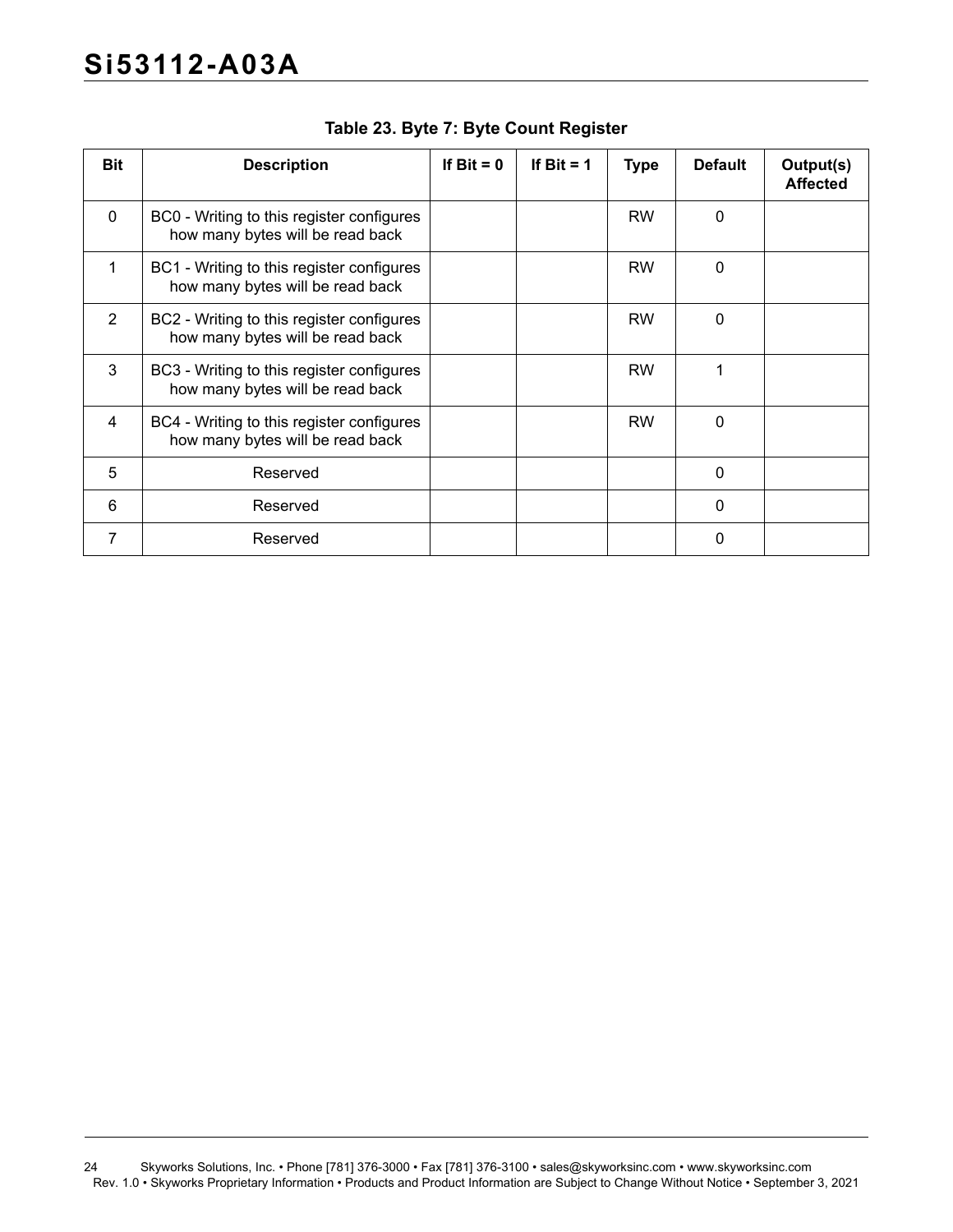### <span id="page-24-0"></span>**5. Power Filtering Example**

#### <span id="page-24-1"></span>**5.1. Ferrite Bead Power Filtering**

Recommended ferrite bead filtering equivalent to the following: 600  $\Omega$  impedance at 100 MHz,  $\leq$  0.1  $\Omega$  DCR max.,  $\geq$  400 mA current rating.



**Figure 12. Schematic Example of Si53112-A03A Power Filtering**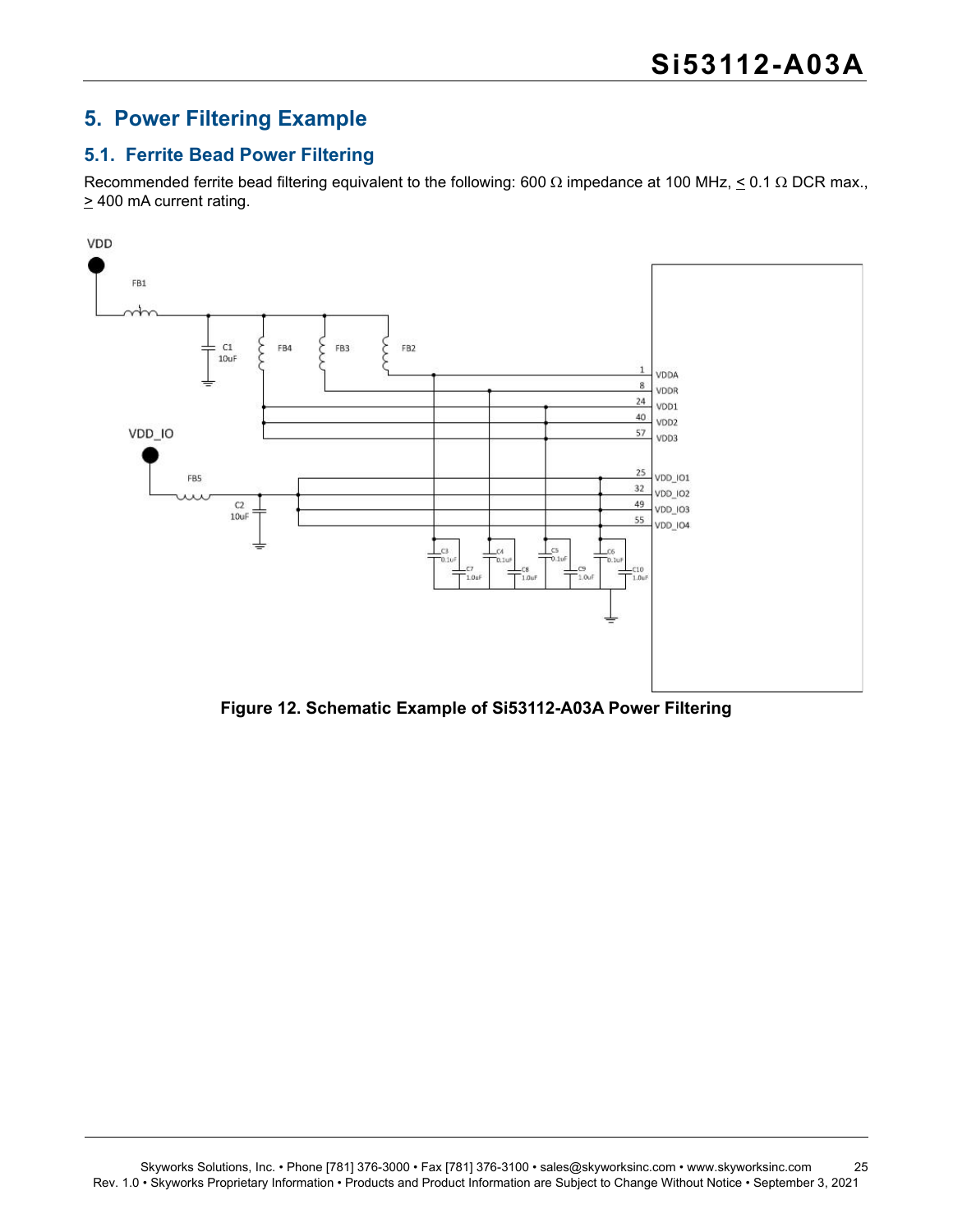### <span id="page-25-0"></span>**6. Pin Descriptions: 64-Pin QFN**



Notes:

1) Internal 100K pull-down

26 Skyworks Solutions, Inc. • Phone [781] 376-3000 • Fax [781] 376-3100 • sales@skyworksinc.com • www.skyworksinc.com Rev. 1.0 • Skyworks Proprietary Information • Products and Product Information are Subject to Change Without Notice • September 3, 2021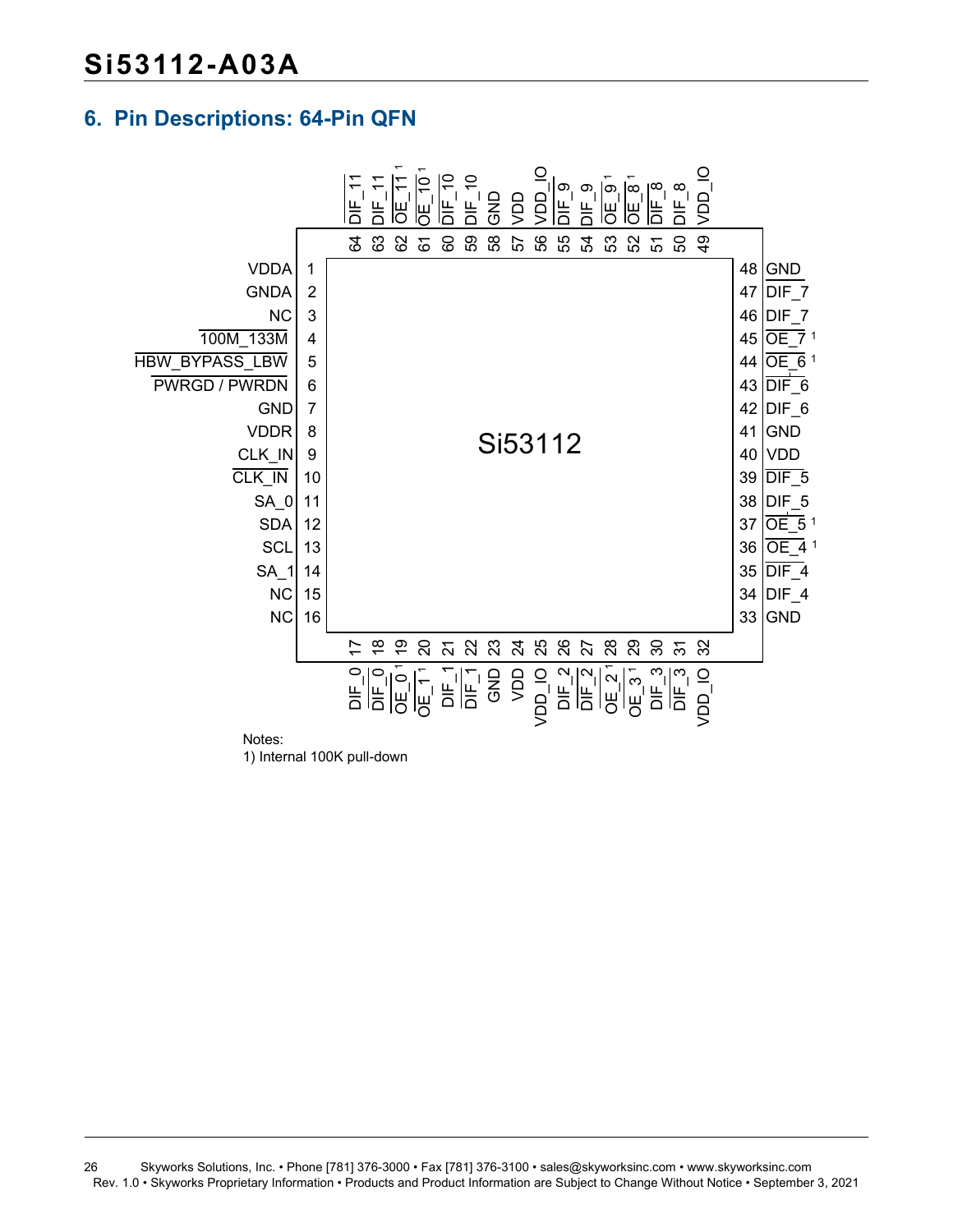| Pin#           | <b>Name</b>           | <b>Type</b>  | <b>Description</b>                                                                                                                                                                                                              |
|----------------|-----------------------|--------------|---------------------------------------------------------------------------------------------------------------------------------------------------------------------------------------------------------------------------------|
| 1              | <b>VDDA</b>           | 3.3V         | 3.3 V power supply for PLL.                                                                                                                                                                                                     |
| 2              | <b>GNDA</b>           | <b>GND</b>   | Ground for PLL.                                                                                                                                                                                                                 |
| 3              | <b>NC</b>             | I/O          | No connect.                                                                                                                                                                                                                     |
| 4              | 100M_133M             | I, SE        | 3.3 V tolerant inputs for input/output frequency selection. An external pull-<br>up or pull-down resistor is attached to this pin to select the input/output<br>frequency.<br>$High = 100 MHz output$<br>Low = $133$ MHz output |
| 5              | <b>HBW BYPASS LBW</b> | I, SE        | Tri-Level input for selecting the PLL bandwidth or bypass mode.<br>High = High BW mode<br>$Med = Bypass mode$<br>$Low = Low BW mode$                                                                                            |
| 6              | PWRGD/PWRDN           | L            | 3.3 V LVTTL input to power up or power down the device.                                                                                                                                                                         |
| $\overline{7}$ | <b>GND</b>            | <b>GND</b>   | Ground for outputs.                                                                                                                                                                                                             |
| 8              | <b>VDDR</b>           | VDD          | 3.3 V power supply for differential input receiver. This VDDR should be<br>treated as an analog power rail and filtered appropriately.                                                                                          |
| 9              | CLK_IN                | I, DIF       | 0.7 V Differential input.                                                                                                                                                                                                       |
| 10             | CLK IN                | I, DIF       | 0.7 V Differential input.                                                                                                                                                                                                       |
| 11             | SA <sub>0</sub>       |              | 3.3 V LVTTL input selecting the address. Tri-level input.                                                                                                                                                                       |
| 12             | <b>SDA</b>            | I/O          | Open collector SMBus data.                                                                                                                                                                                                      |
| 13             | <b>SCL</b>            | I/O          | SMBus slave clock input.                                                                                                                                                                                                        |
| 14             | SA <sub>1</sub>       | $\mathbf{I}$ | 3.3 V LVTTL input selecting the address. Tri-level input.                                                                                                                                                                       |
| 15             | <b>NC</b>             | I/O          | No connect. There are active signals on pin 15 and 16, do not connect<br>anything to these pins.                                                                                                                                |
| 16             | <b>NC</b>             | I/O          | No connect. There are active signals on pin 15 and 16, do not connect<br>anything to these pins.                                                                                                                                |
| 17             | DIF <sub>0</sub>      |              | O, DIF 0.7 V Differential clock outputs. Default is 1:1.                                                                                                                                                                        |
| 18             | $\overline{DIF}$ 0    | O, DIF       | 0.7 V Differential clock outputs. Default is 1:1.                                                                                                                                                                               |
| 19             | $OE$ 0                | I, SE        | 3.3 V LVTTL active low input for enabling differential outputs (default).<br>Controls the corresponding output pair. Internal pull-down.                                                                                        |
| 20             | $\overline{OE}$ 1     | I, SE        | 3.3 V LVTTL active low input for enabling differential outputs (default).<br>Controls the corresponding output pair. Internal pull-down.                                                                                        |
| 21             | $DIF_1$               | O, DIF       | 0.7 V Differential clock outputs. Default is 1:1.                                                                                                                                                                               |
| 22             | $DIF_1$               | O, DIF       | 0.7 V Differential clock outputs. Default is 1:1.                                                                                                                                                                               |
| 23             | GND                   | <b>GND</b>   | Ground for outputs.                                                                                                                                                                                                             |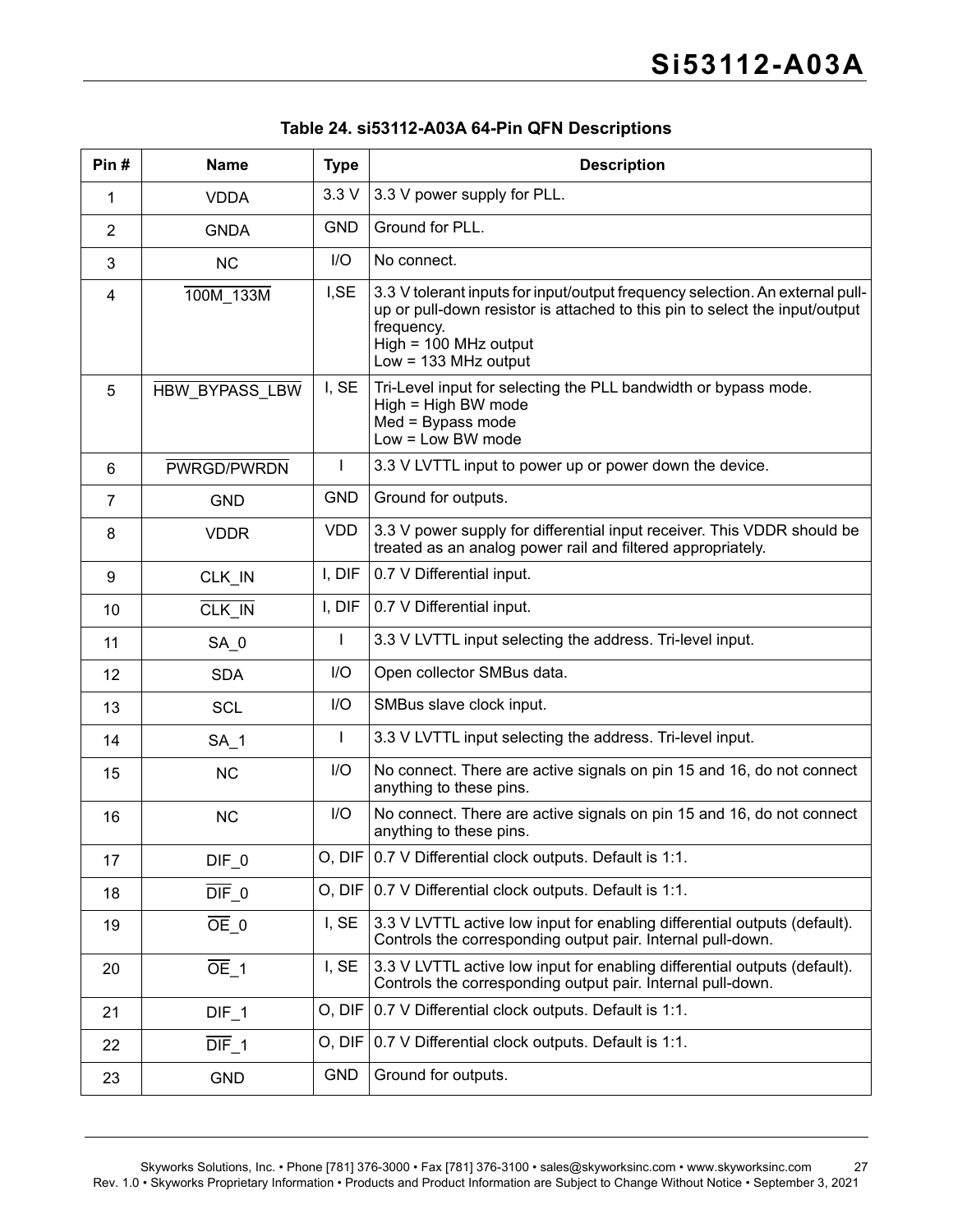| Pin# | <b>Name</b>        | <b>Type</b> | <b>Description</b>                                                                                                                       |
|------|--------------------|-------------|------------------------------------------------------------------------------------------------------------------------------------------|
| 24   | <b>VDD</b>         | 3.3V        | 3.3 V power supply for outputs.                                                                                                          |
| 25   | VDD_IO             | <b>VDD</b>  | Power supply for differential outputs.                                                                                                   |
| 26   | $DIF_2$            |             | O, DIF   0.7 V Differential clock outputs. Default is 1:1.                                                                               |
| 27   | $\overline{DIF}$ 2 |             | O, DIF   0.7 V Differential clock outputs. Default is 1:1.                                                                               |
| 28   | $\overline{OE}$ 2  | I, SE       | 3.3 V LVTTL active low input for enabling differential outputs (default).<br>Controls the corresponding output pair. Internal pull-down. |
| 29   | $\overline{OE}$ 3  | I, SE       | 3.3 V LVTTL active low input for enabling differential outputs (default).<br>Controls the corresponding output pair. Internal pull-down. |
| 30   | $DIF_3$            | O, DIF      | 0.7 V Differential clock outputs. Default is 1:1.                                                                                        |
| 31   | $\overline{DIF}$ 3 |             | O, DIF   0.7 V Differential clock outputs. Default is 1:1.                                                                               |
| 32   | VDD_IO             | <b>VDD</b>  | Power supply for differential outputs.                                                                                                   |
| 33   | <b>GND</b>         | <b>GND</b>  | Ground for outputs.                                                                                                                      |
| 34   | $DIF_4$            | O, DIF      | 0.7 V Differential clock outputs. Default is 1:1.                                                                                        |
| 35   | $\overline{DIF}$ 4 |             | O, DIF   0.7 V Differential clock outputs. Default is 1:1.                                                                               |
| 36   | $\overline{OE}$ 4  | I, SE       | 3.3 V LVTTL active low input for enabling differential outputs (default).<br>Controls the corresponding output pair. Internal pull-down. |
| 37   | $OE$ 5             | I, SE       | 3.3 V LVTTL active low input for enabling differential outputs (default).<br>Controls the corresponding output pair. Internal pull-down. |
| 38   | DIF <sub>5</sub>   |             | O, DIF   0.7 V Differential clock outputs. Default is 1:1.                                                                               |
| 39   | $\overline{DIF}$ 5 | O, DIF      | 0.7 V Differential clock outputs. Default is 1:1.                                                                                        |
| 40   | <b>VDD</b>         | 3.3V        | 3.3 V power supply for outputs.                                                                                                          |
| 41   | <b>GND</b>         | <b>GND</b>  | Ground for outputs.                                                                                                                      |
| 42   | DIF <sub>6</sub>   |             | O, DIF   0.7 V Differential clock outputs. Default is 1:1.                                                                               |
| 43   | $\overline{DIF}$ 6 | O, DIF      | 0.7 V Differential clock outputs. Default is 1:1.                                                                                        |
| 44   | $OE_6$             | I, SE       | 3.3 V LVTTL active low input for enabling differential outputs (default).<br>Controls the corresponding output pair. Internal pull-down. |
| 45   | $\overline{OE}$ 7  | I, SE       | 3.3 V LVTTL active low input for enabling differential outputs (default).<br>Controls the corresponding output pair. Internal pull-down. |
| 46   | $DIF_7$            | O, DIF      | 0.7 V Differential clock outputs. Default is 1:1.                                                                                        |
| 47   | $\overline{DIF}$ 7 | O, DIF      | 0.7 V Differential clock outputs. Default is 1:1.                                                                                        |
| 48   | <b>GND</b>         | <b>GND</b>  | Ground for outputs.                                                                                                                      |
| 49   | VDD_IO             | <b>VDD</b>  | Power supply for differential outputs.                                                                                                   |
| 50   | $DIF_8$            |             | O, DIF   0.7 V Differential clock outputs. Default is 1:1.                                                                               |

28 Skyworks Solutions, Inc. • Phone [781] 376-3000 • Fax [781] 376-3100 • sales@skyworksinc.com • www.skyworksinc.com Rev. 1.0 • Skyworks Proprietary Information • Products and Product Information are Subject to Change Without Notice • September 3, 2021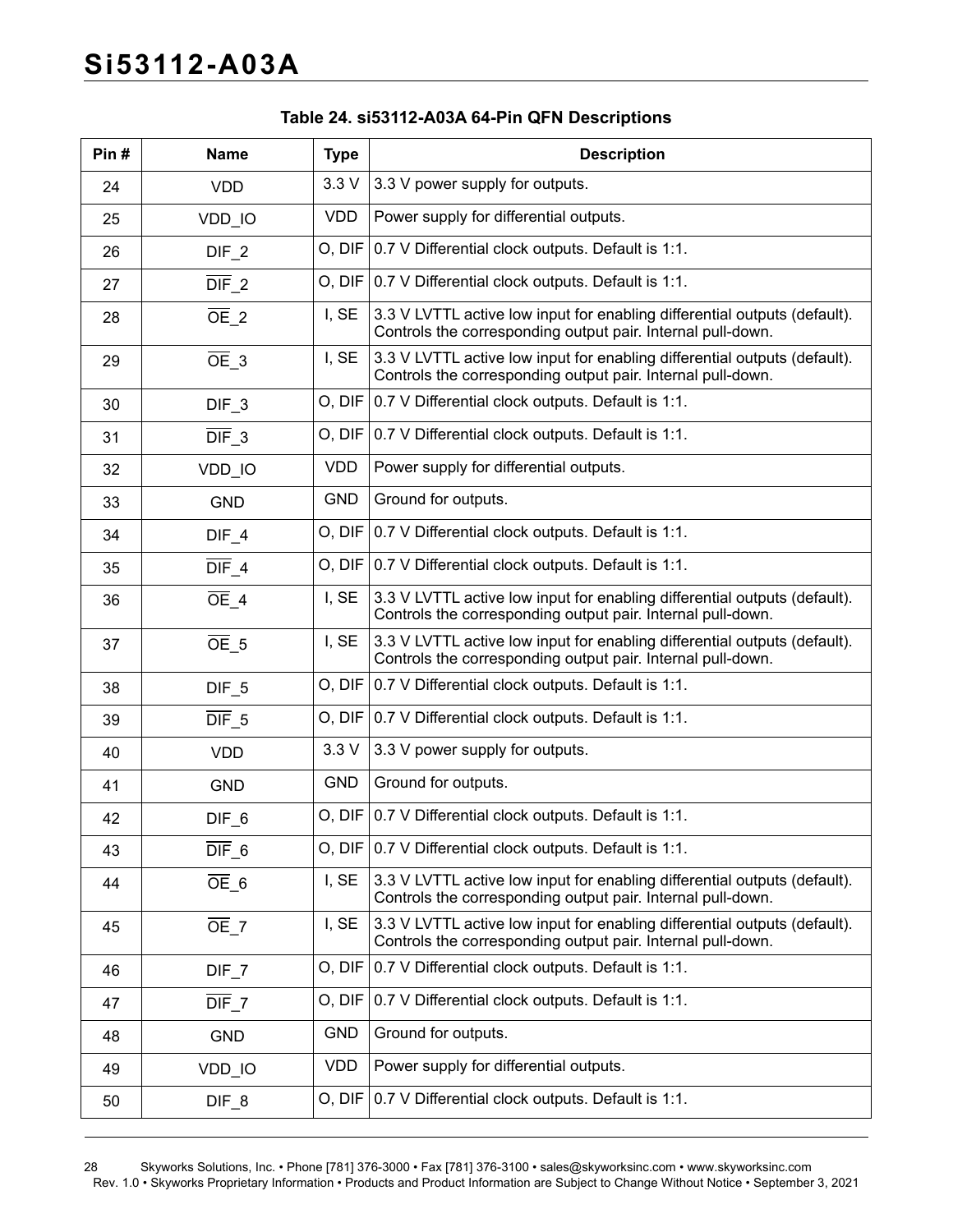| Pin# | <b>Name</b>         | <b>Type</b> | <b>Description</b>                                                                                                                       |
|------|---------------------|-------------|------------------------------------------------------------------------------------------------------------------------------------------|
| 51   | $\overline{DIF}$ 8  |             | O, DIF   0.7 V Differential clock outputs. Default is 1:1.                                                                               |
| 52   | $OE_8$              | I, SE       | 3.3 V LVTTL active low input for enabling differential outputs (default).<br>Controls the corresponding output pair. Internal pull-down. |
| 53   | $\overline{OE}$ 9   | I, SE       | 3.3 V LVTTL active low input for enabling differential outputs (default).<br>Controls the corresponding output pair. Internal pull-down. |
| 54   | DIF <sub>9</sub>    |             | O, DIF   0.7 V Differential clock outputs. Default is 1:1.                                                                               |
| 55   | $\overline{DIF}$ 9  |             | O, DIF   0.7 V Differential clock outputs. Default is 1:1.                                                                               |
| 56   | VDD_IO              | VDD.        | Power supply for differential outputs.                                                                                                   |
| 57   | <b>VDD</b>          | 3.3V        | 3.3 V power supply for outputs.                                                                                                          |
| 58   | <b>GND</b>          | <b>GND</b>  | Ground for outputs.                                                                                                                      |
| 59   | $DIF_10$            |             | O, DIF   0.7 V Differential clock outputs. Default is 1:1.                                                                               |
| 60   | $\overline{DIF}$ 10 |             | O, DIF   0.7 V Differential clock outputs. Default is 1:1.                                                                               |
| 61   | $\overline{OE}$ 10  | I, SE       | 3.3 V LVTTL active low input for enabling differential outputs (default).<br>Controls the corresponding output pair. Internal pull-down. |
| 62   | $\overline{OE}$ 11  | I, SE       | 3.3 V LVTTL active low input for enabling differential outputs (default).<br>Controls the corresponding output pair. Internal pull-down. |
| 63   | $DIF_111$           |             | O, DIF   0.7 V Differential clock outputs. Default is 1:1.                                                                               |
| 64   | <b>DIF_11</b>       |             | O, DIF   0.7 V Differential clock outputs. Default is 1:1.                                                                               |

#### **Table 24. si53112-A03A 64-Pin QFN Descriptions**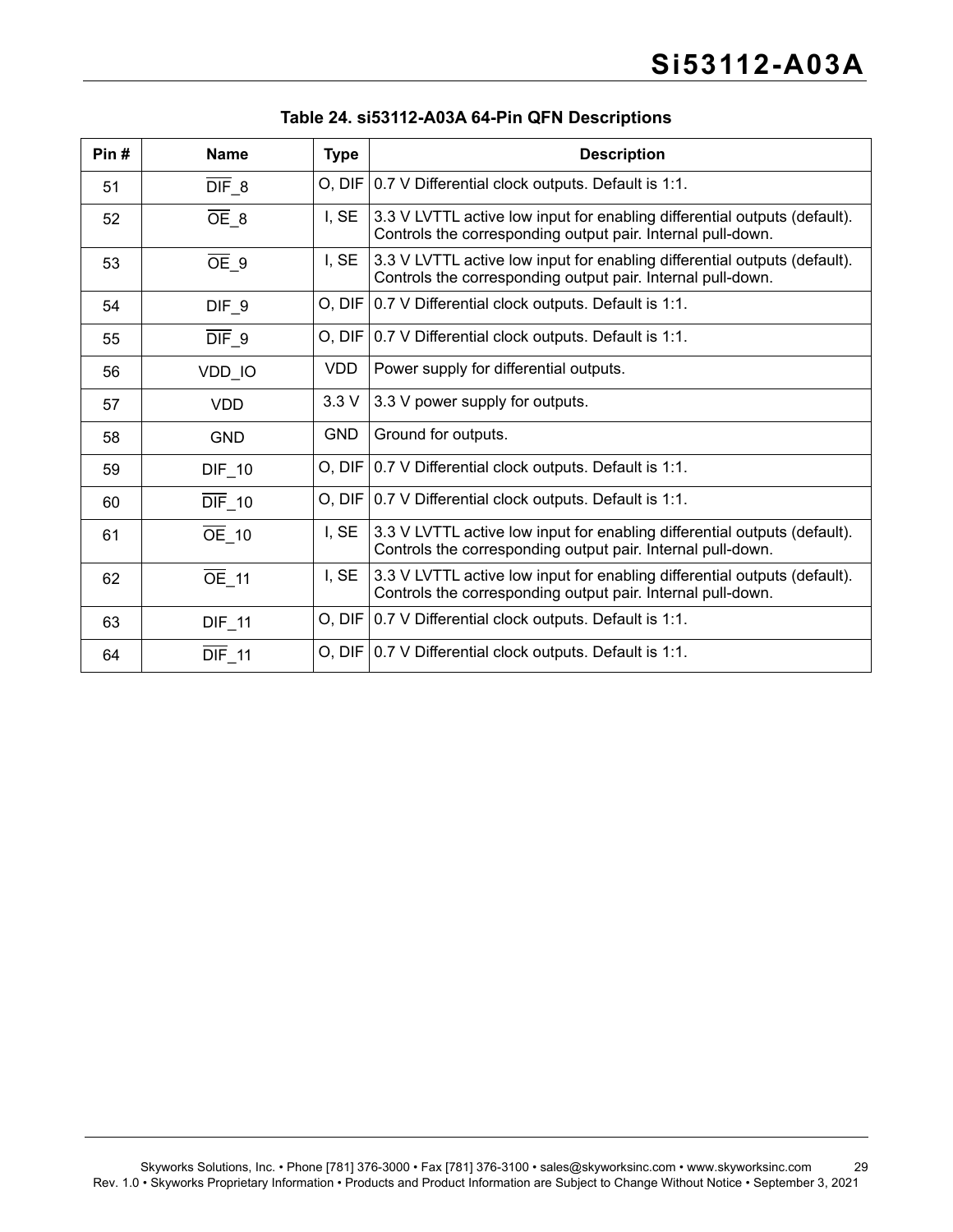# <span id="page-29-0"></span>**7. Ordering Guide**

| <b>Part Number</b> | Package Type             | Temperature                        |  |
|--------------------|--------------------------|------------------------------------|--|
| Lead-free          |                          |                                    |  |
| Si53112-A03AGM     | 64-pin QFN               | Extended, $-40$ to 85 °C           |  |
| Si53112-A03AGMR    | 64-pin QFN—Tape and Reel | Extended, $-40$ to 85 $^{\circ}$ C |  |

30 Skyworks Solutions, Inc. • Phone [781] 376-3000 • Fax [781] 376-3100 • sales@skyworksinc.com • www.skyworksinc.com Rev. 1.0 • Skyworks Proprietary Information • Products and Product Information are Subject to Change Without Notice • September 3, 2021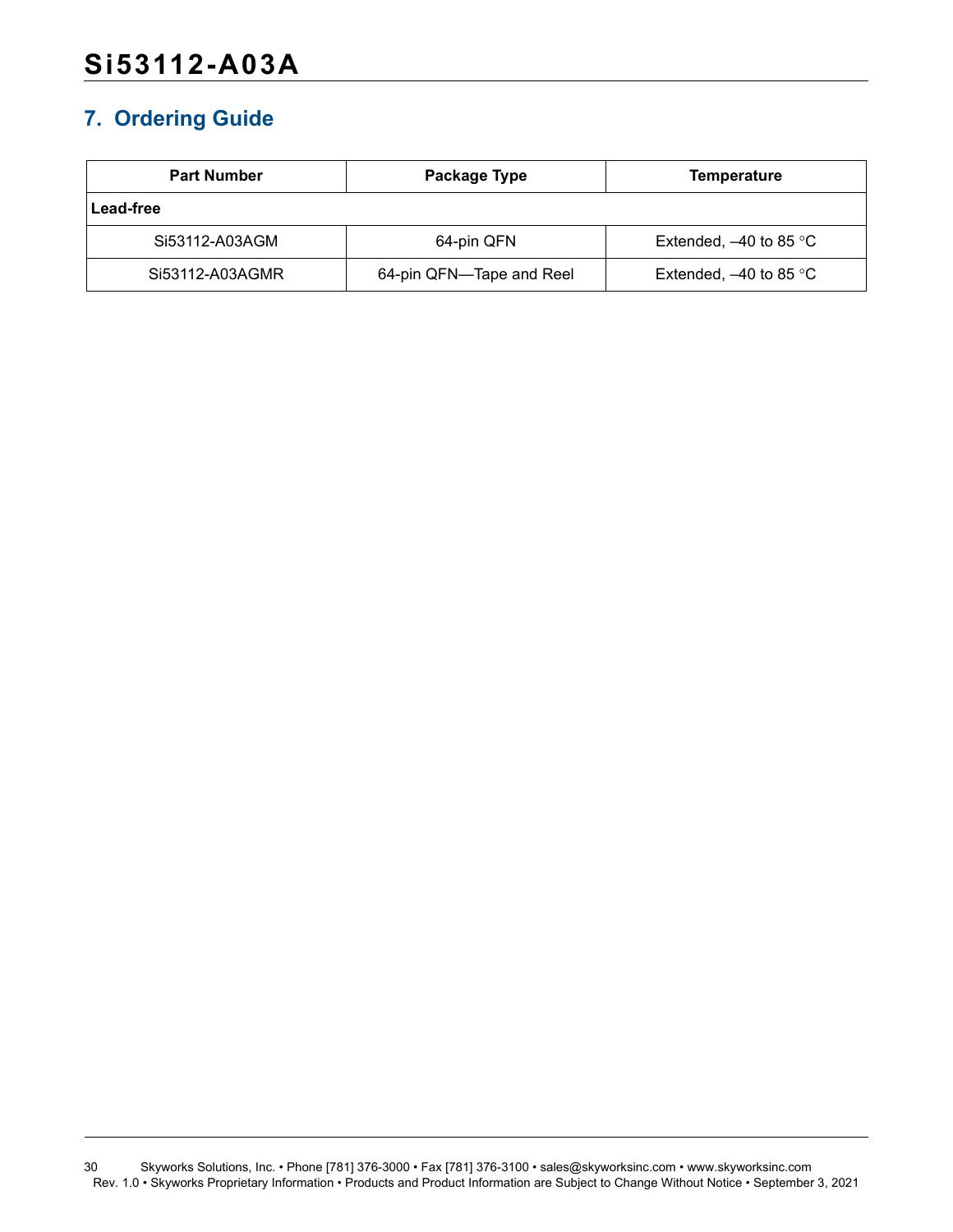# <span id="page-30-0"></span>**8. Package Outline**

[Figure 13](#page-30-1) illustrates the package details for the Si53112-A03A. [Table 25](#page-30-2) lists the values for the dimensions shown in the illustration.



**Figure 13. 64-Pin Quad Flat No Lead (QFN) Package**

<span id="page-30-2"></span><span id="page-30-1"></span>

| <b>Dimension</b> | Min       | <b>Nom</b> | <b>Max</b> |  |  |  |
|------------------|-----------|------------|------------|--|--|--|
| A                | 0.80      | 0.85       | 0.90       |  |  |  |
| A <sub>1</sub>   | 0.00      | 0.02       | 0.05       |  |  |  |
| b                | 0.18      | 0.25       | 0.30       |  |  |  |
| D                | 9.00 BSC. |            |            |  |  |  |
| D <sub>2</sub>   | 6.00      | 6.10       | 6.20       |  |  |  |
| e                | 0.50 BSC. |            |            |  |  |  |
| Е                | 9.00 BSC. |            |            |  |  |  |
| E <sub>2</sub>   | 6.00      | 6.10       | 6.20       |  |  |  |
| L                | 0.30      | 0.40       | 0.50       |  |  |  |
| aaa              |           | 0.10       |            |  |  |  |
| bbb              | 0.10      |            |            |  |  |  |
| ccc              | 0.08      |            |            |  |  |  |
| ddd              | 0.10      |            |            |  |  |  |
| eee              | 0.05      |            |            |  |  |  |
| . .              |           |            |            |  |  |  |

#### **Table 25. Package Diagram Dimensions**

#### **Notes:**

**1.** All dimensions shown are in millimeters (mm) unless otherwise noted.

**2.** Dimensioning and Tolerancing per ANSI Y14.5M-1994.

**3.** This drawing conforms to JEDEC outline MO-220

**4.** Recommended card reflow profile is per the JEDEC/IPC J-STD-020 specification for Small Body Components.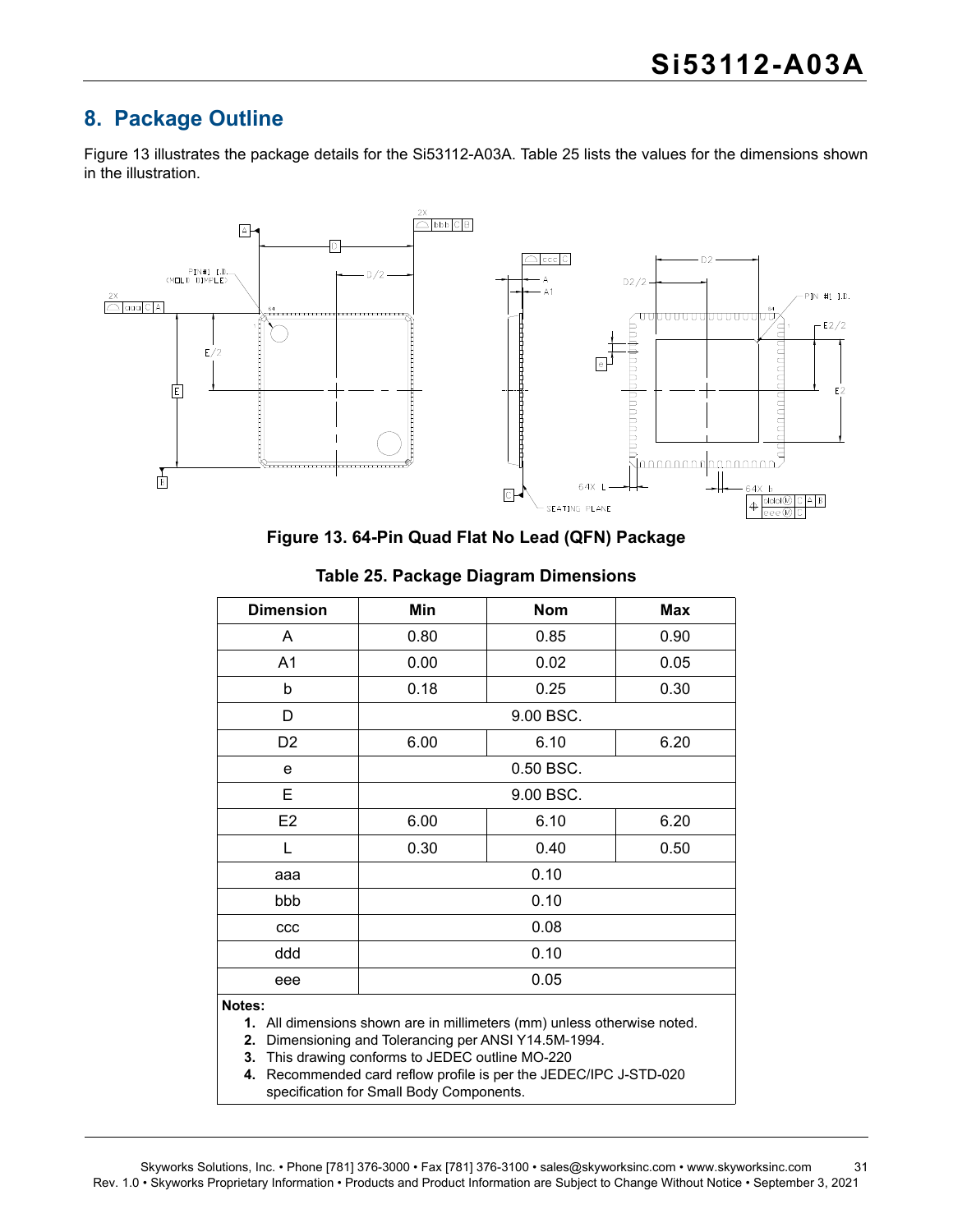# <span id="page-31-0"></span>**9. Land Pattern**

[Figure 14](#page-31-1) illustrates the recommended land pattern details for the Si53112-A03A in a 64-pin QFN package. [Table 26](#page-32-0) lists the values for the dimensions shown in the illustration.



<span id="page-31-1"></span>

<sup>32</sup> Skyworks Solutions, Inc. • Phone [781] 376-3000 • Fax [781] 376-3100 • sales@skyworksinc.com • www.skyworksinc.com Rev. 1.0 • Skyworks Proprietary Information • Products and Product Information are Subject to Change Without Notice • September 3, 2021